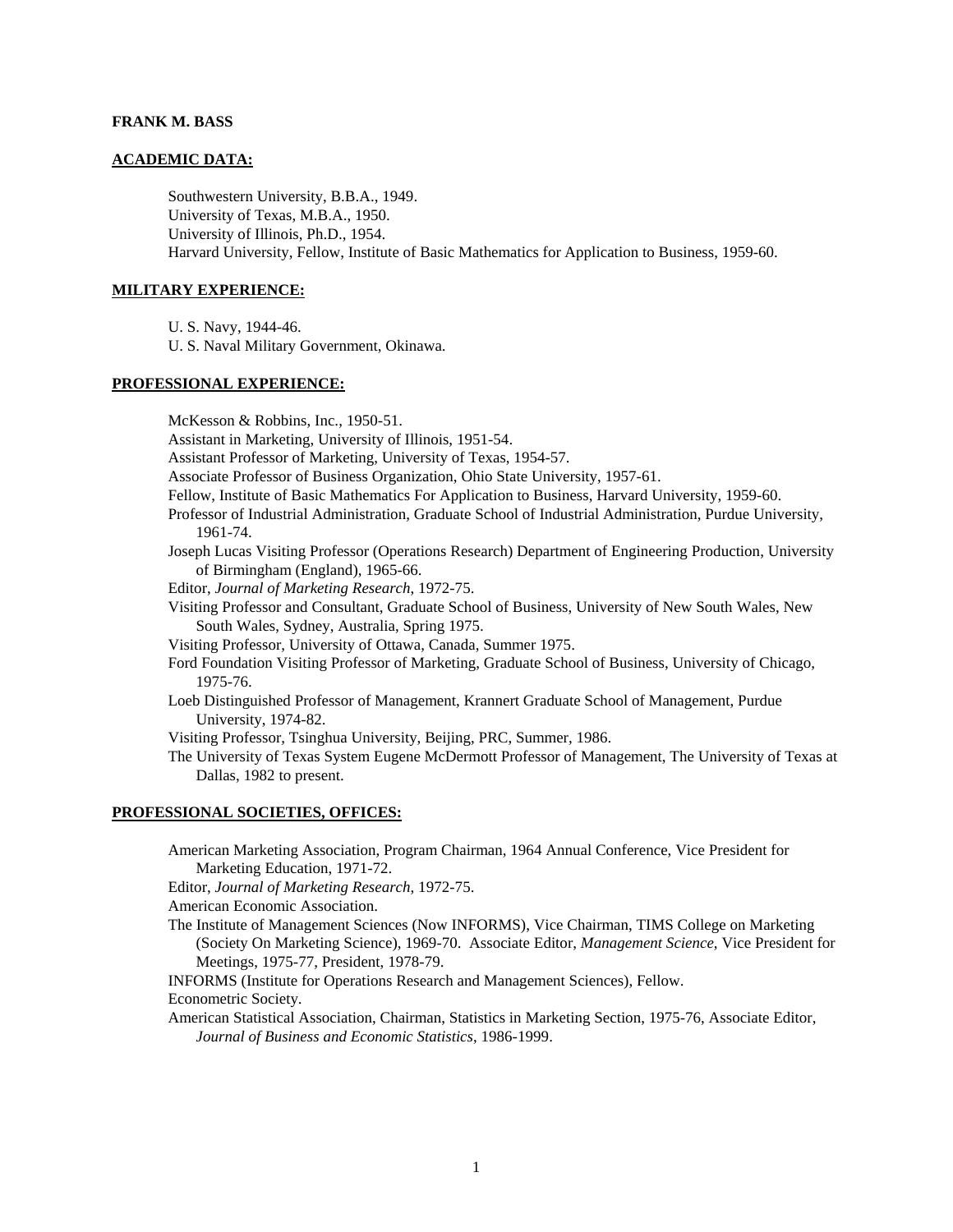# **CONSULTING EXPERIENCE:**

Marketing Consultant, numerous and highly varied consulting projects with major corporations. Recent consulting focused on forecasts and policy analyses in the high-technology arena with special emphasis on telecommunications and broadband technologies. Consultant, Federal Trade Commission, 1972-77. Expert witness in several cases involving antitrust and patent litigation.

# **FRANK M. BASS AWARDS AND HONORS:**

2005

Honorary Degree, Doctor of Business Administration, The Ohio State University, August 28, 2005.

Special Named Chair, Frank M. Bass Chair, Faculty of Economics, University of Groningen, The Netherlands.

Awarded honorary title of *Doctor of the University (DUniv)* by University of South Australia.

Ehrenberg-Bass Institute Established at the University of South Australia, Adelaide.

### 2004

Paper published in 1969 known as the "Bass Model" ("A New Product Growth Model for Consumer Durables," *Management Science*, January 1969) voted by INFORMS (Institute for Operations Research and Management Sciences) members as among the *Top Ten Most Influential Papers* Published in the 50 Year History of *Management Science.*

### 2003

Charles Coolidge Parlin Award, (American Marketing Association and Wharton School) for Outstanding Contributions to Marketing Research.

Paper published in 1969 known as the "Bass Model" ("A New Product Growth Model for Consumer Durables, " *Management Science,* January 1969) ranked number 5 (with 540 citations after 1973) in the list of the 10 most cited papers published in the fifty year history of *Management Science* and was the only marketing paper in the list of 10.

2002

Named Fellow of INFORMS (Institute for Operations Research and Management Sciences).

Gilbert A. Churchill, Jr. (American Marketing Association) Award for Lifetime Achievement in Marketing Research.

2001

Featured Marketing Academic, Marketing Science Institute.

Delivered Wroe Alderson Memorial Lecture in Wroe Alderson Distinguished Lecture Series, Wharton School.

# 1994

Delivered the Tenth Annual Polykarp Kusch Lecture, "The Evolution of a General Theory of the Diffusion of Technological Innovations" at The University of Texas at Dallas.

# 1991

Harold H. Maynard Award for Best Paper published in the *Journal of Marketing.* 

1990

Frank M. Bass Award established by Society for Marketing Science of NFORMS for the best doctoral dissertation paper published in *Management Science* or *Marketing Science*, awarded annually.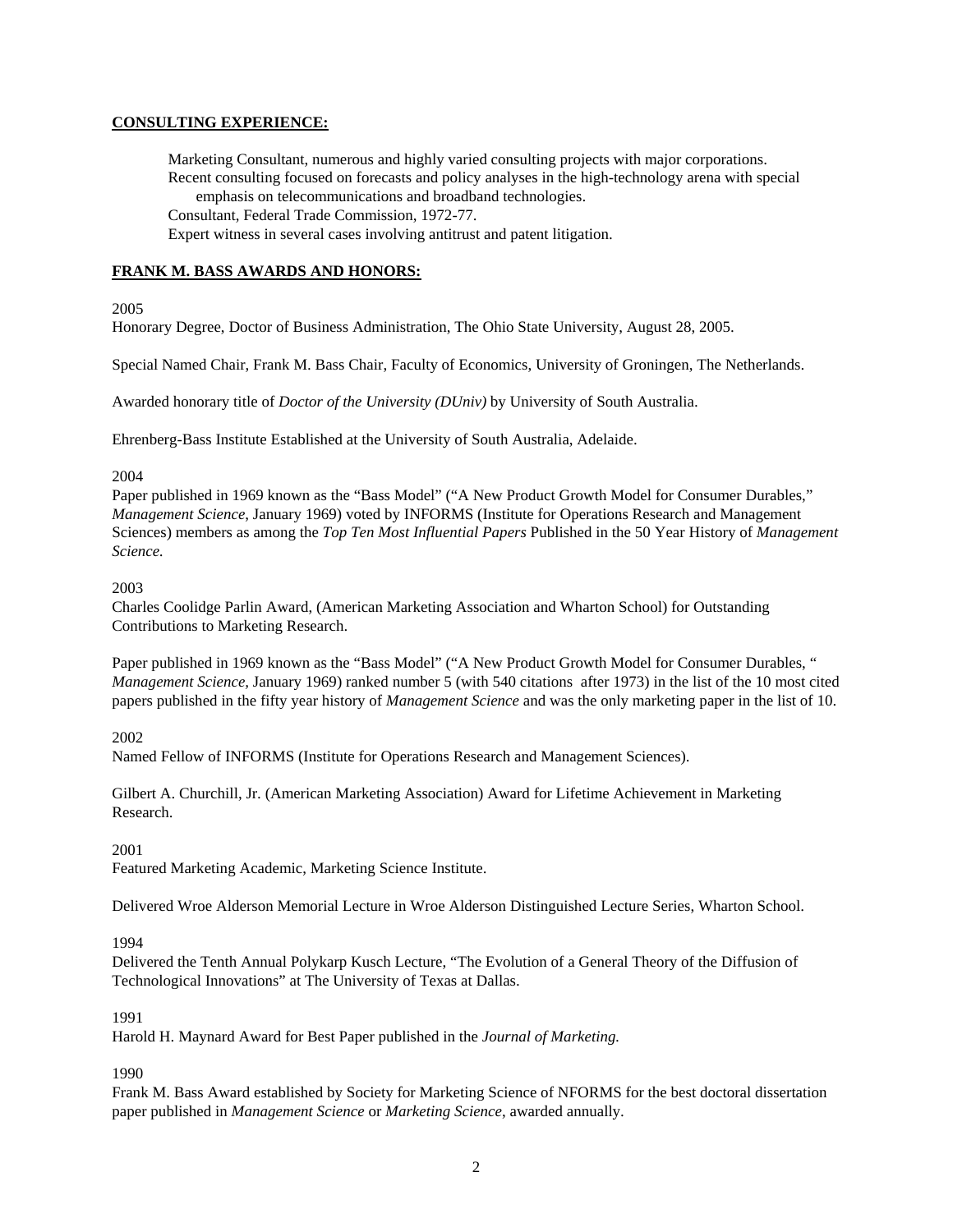Richard D. Irwin Distinguished Marketing Educators Award by American Marketing Association.

1988

John D.C. Little Award for Best Paper published in *Management Science or Marketing Science* in 1987 (joint with John A. Norton) Awarded by INFORMS, October 1988.

Awarded the degree of Doctor of Management *honoris causa*, Purdue University, May 1988.

1987

Citation of Merit Award: the Southwestern University Alumni Association.

1986

Paul D. Converse Award (American Marketing Association) for Outstanding Contributions to Marketing Theory and Science.

1986-1999

Associate Editor, *Journal of Business and Economic Statistics* (American Statistical Association).

1982-1984

Advisory Panel: Decision and Management Science Program, National Science Foundation.

1978-1979

President, The Institute For Management Sciences (now INFORMS).

1979

William O'Dell Award for Best Paper published in the *Journal of Marketing Research*, 1974.

1972-1975 Editor, *Journal of Marketing Research.*

1959-1960 Fellow, Institute of Basic Mathematics for Application to Business, Harvard University.

Other:

*Who's Who in America*

Fellow,  $IC^2$  Institute

Fellow, International Academy of Management

Significant Achievement Award, American Marketing Association, Dallas-Ft. Worth Chapter, April 2004

Distinguished Member Award, American Marketing Association, Dallas-Ft. Worth Chapter, April 2004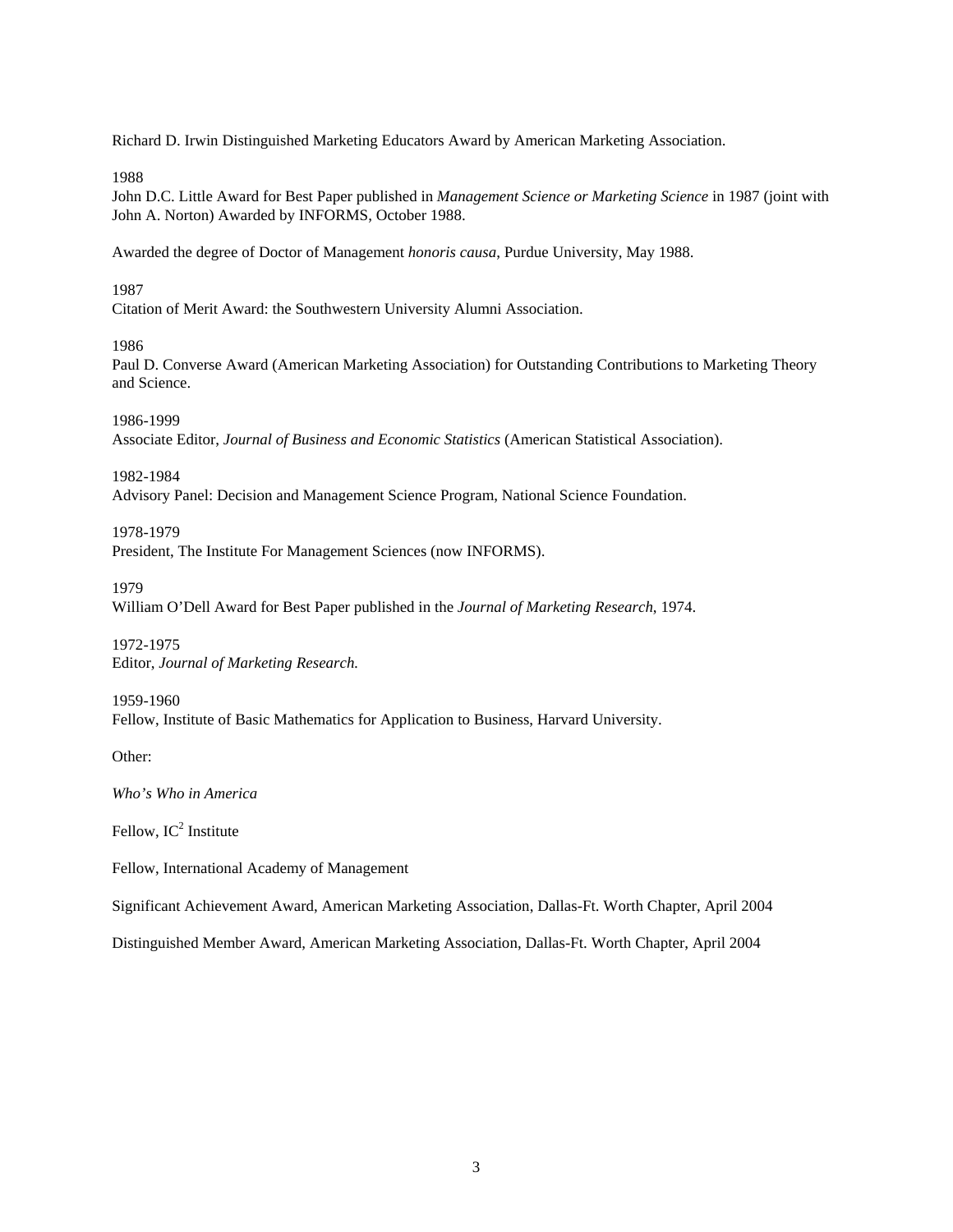### **PUBLICATIONS**

#### *MORE RECENT PUBLICATIONS*

- "The Bass Model: A Commentary," Frank M. Bass, *Management Science*, 50, 12 Supplement, 2004, 1833-1840.
- "A New Product Growth for Model Consumer Durables," Frank M. Bass, *Management Science,* 50, 12, 2004, 1825- 1832 (reprinted from January 1969).
- "Generic and Brand Advertising Strategies in a Dynamic Duopoly," Frank M. Bass, Anand Krishnamoorthy, Ashutosh Prasad and Suresh P. Sethi. Accepted for publication in *Marketing Science*.
- "Advertising Competition with Market Expansion for Finite Horizon Firms," Frank M. Bass, Anand Krishnamoorthy, Ashutosh Prasad and Suresh P. Sethi, *Journal of Industrial and Management Optimization* 1, 1 February 2005, 1-19.
- "Virtual Bass Model and the Left-Hand Data-Truncation Bias," Zhengrui Jiang, Frank M. Bass and Portia Isaacson Bass, 2004. Forthcoming *International Journal of Research in Marketing,* 2005.
- "The Shape of the Advertising Response Functions Revisited: A Model of Dynamic Probabilistic Thresholds," Demetrios Vakratsas, Fred M. Feinberg, Frank M. Bass and Gurumurthy Kalyanaram, *Marketing Science*, 23, 1, 2004, 109-119.
- "Optimal Pricing in a Hazard Rate Model of Demand," Suresh P. Sethi and Frank M. Bass, *Optimal Control Applications and Methods*, 24 (4), 2003, 183-196.
- "A Study of 'Spurious Regression' and Model Discrimination in the Generalized Bass Model," Frank M. Bass and Shuba Srinivasan, in *Advances in Econometrics*, (Frances, P.H., and A.L. Montgomery, eds.) 16, 2002, Elsevier Science, 293-313.
- "The Relationship Between Purchase Regularity and Propensity to Accelerate," Demetrios Vakratsas and Frank M. Bass, *Journal of Retailing,* 78 (2), 2002, 119-129.
- "A General Test of Reference Price Theory in the Presence of Threshold Effects," Kalyan Raman and Frank M. Bass, *Tijdschrift voor Economie en Management*, 47, 2002, 205-226.
- "DIRECTV: Forecasting Diffusion of a New Technology Prior to Product Launch," Frank M. Bass, Kent Gordon, Teresa L. Ferguson and Mary Lou Githens, *INTERFACES*, 2001, Vol. 31, No. 3, Part 2 of 2, S82-S93.
- "Some History of the TIMS/INFORMS College on Marketing as Related to the Development of Marketing Science," Frank M. Bass, *Marketing Science*, 2001, Vol. 20, No. 4, 360-363.
- "Modeling the Marketing Mix Influence in New Product Diffusion," Frank M. Bass, Dipak C. Jain and Trichy V. Krishnan, in *New Product Diffusion Models*, (Mahajan, Vijay, Eitan Muller, and Yoram Wind, eds.) 2001, Kluwer.
- "A Segment-Level Hazard Approach to Studying Household Purchase Decisions," Demetrios Vakratsas and Frank M. Bass, *Journal of Applied Econometrics*, 2002, Vol. 17, No. 1, 49-59.
- "Cointegration Analysis of Brand Sales and Category Sales: Stationarity and Long-Run Equilibrium in Market Shares," Shuba Srinivasan and Frank M. Bass, 2000, *Applied Stochastic Models in Business and Industry*, 16, 159-177.

"Optimal Pricing Strategy for New Products," Trichy V. Krishnan, Frank M. Bass and Dipak C. Jain, *Management*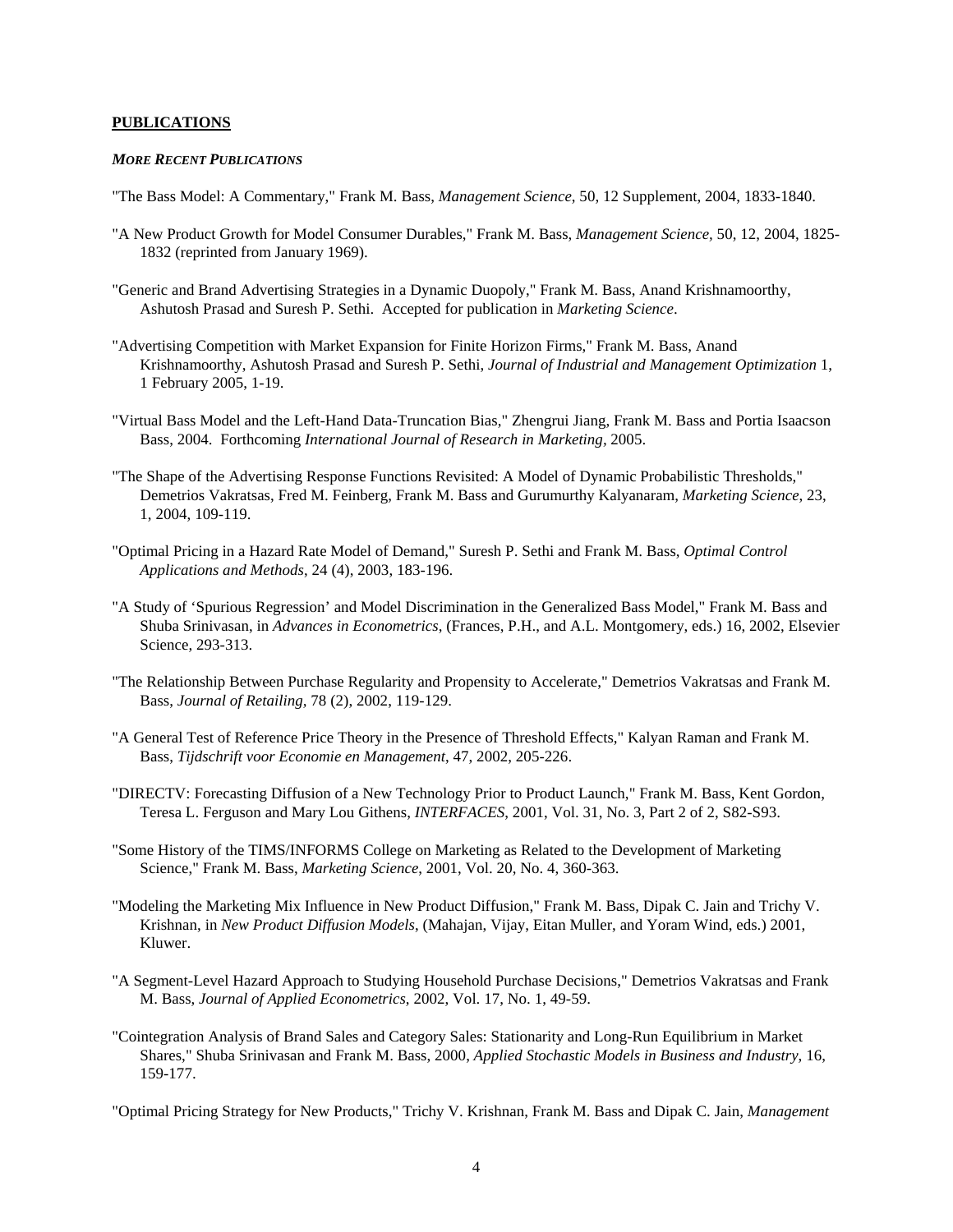*Science*, 1999, Vol. 45, No. 12, 1650-1663.

- "Impact of a Late Entrant on the Diffusion of a New Product/Service," Trichy V. Krishnan, Frank M. Bass, and V. Kumar, *Journal of Marketing Research*, 2000, Vol. XXXVII, May, 269-278.
- "Market Share Response and Competitive Interaction: The Impact of Temporary, Evolving and Structural Changes in Prices," Shuba Srinivasan, Peter T.L. Popkowski Leszcyc and Frank M. Bass, *International Journal of Research in Marketing,* 2000, Vol. 17, 281-305.
- "Determining the Effect of Observed and Unobserved Heterogeneity on Consumer Brand Choice," Peter T. L. Popkowski Leszcyc and Frank M. Bass, *Applied Stochastic Models and Data Analysis*, 1998, Vol. 14, No. 2, 95-115.
- "Relative Income and Investment Comparisons among OECD Nations," Gerald W. Scully and Frank M. Bass, *Technological Forecasting and Social Change,* 1998, 59, 3, 167-182.
- "The Normative Impact of Trade Promotion on Forward Buying and Retail Promotion," 1999, Frank M. Bass, Marcia K. Armstrong, Ram C. Rao and Tarun Dewan, Working Paper.
- "Empirical Generalizations & Marketing Science: A Personal View", Frank M. Bass, *Marketing Science*, Special issue on Empirical Generalizations in Marketing,, 1995, Vol. 14, Number 3 Part 2 of 2, G6-G19.
- "Introduction to the Special issue: Empirical Generalizations in Marketing", Frank M. Bass and Jerry Wind, *Marketing Science,* Special issue on Empirical Generalizations in Marketing,, 1995, Vol. 14, Number 3, Part 2, of 2. G1-G5.
- "Diffusion of New Products: Empirical Generalizations and Managerial Uses," Vijay Mahajan, Eitan Muller and Frank M. Bass, *Marketing Science*, Special issue on Empirical Generalizations in Marketing,, 1995, Vol. 14, Number 3 Part 2 of 2, G79-G88.
- "Why the Bass Model Fits Without Decision Variables," Frank M. Bass, Trichy V. Krishnan and Dipak C. Jain, *Marketing Science*, 1994, Vol. 13, Number 3, Summer, 203-224.
- "A Model of Stochastic Variety Seeking," Minakshi Trevedi, Frank M. Bass and Ram C. Rao, *Marketing Science*, 1994, Vol. 13, Number 3, Summer, 274-297.
- "Operations Research and Management Science in Advertising," Frank M. Bass and Gurumurthy Kalyanaram, *Encyclopedia of Operations Research and Management Science*, 1993.
- "The Future of Research in Marketing: Marketing Science," Frank M. Bass, *Journal of Marketing Research* Vol. XXX (February 1993), 1-6.
- "Optimal Pricing of Successive Generations of Product Advances," V. Padmanabhan and Frank M. Bass, *International Journal of Research in Marketing*, 10 (1993), 185-207.
- "The Law of Capture: Substantive Findings Concerning a Model of Diffusion and Technological Substitution," John Norton and Frank M. Bass, *Sloan Management Review*, Vol 33, No. 2, Winter 1992, 66-77.
- "When to Lead or Follow? It Depends," Mark Parry and Frank M. Bass, *Marketing Letters*, Vol 1, No. 3 (1990), November, 187-198.
- "Estimation of Latent Class Models With Heterogeneous Choice Probabilities: An Application to Market Structuring," Dipak Jain, Frank M. Bass and Yu-Min Chen, *Journal of Marketing Research*, XXVII, (1990), February, 94-101.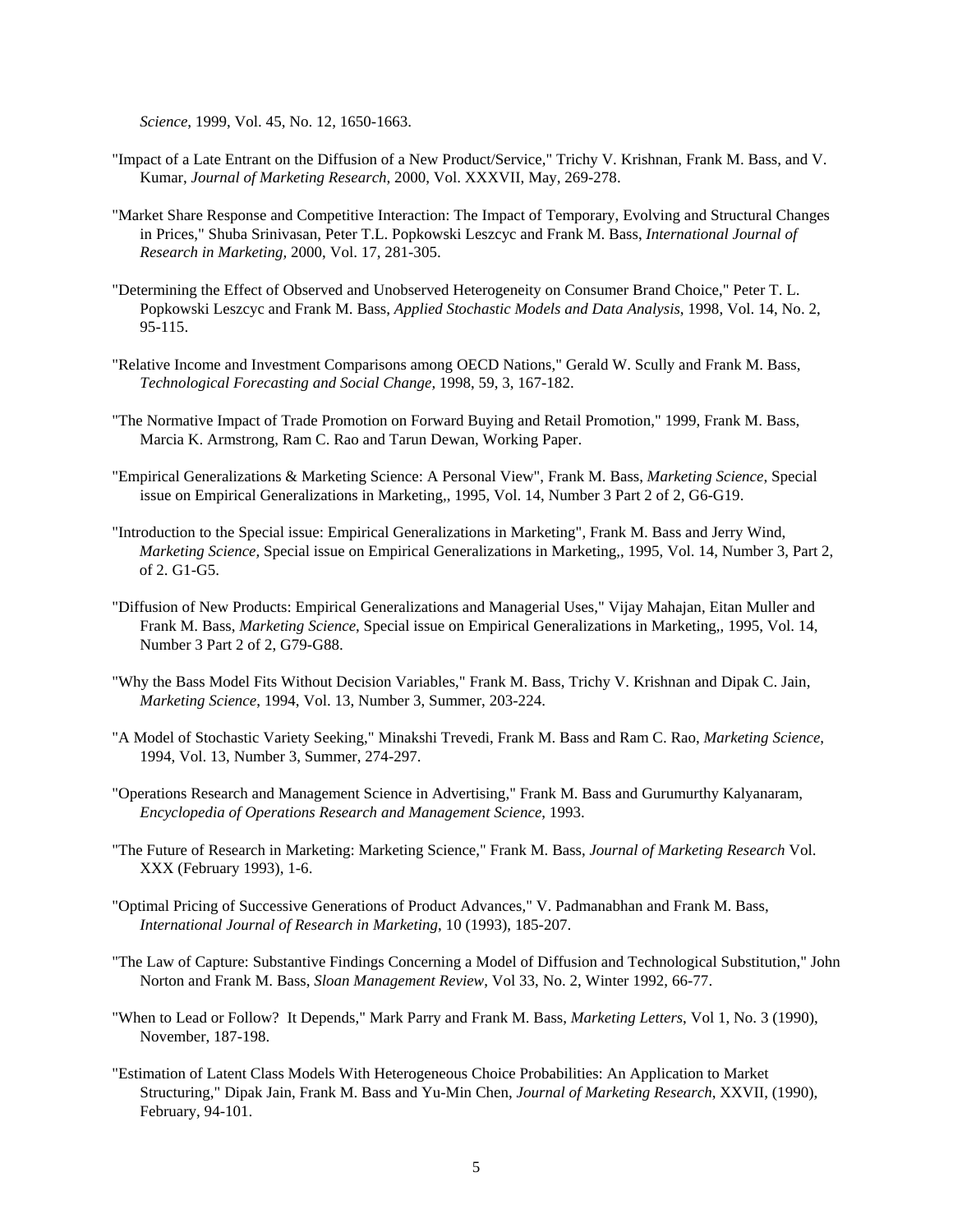"New Product Diffusion Models in Marketing: A Review and Directions for Research," Vijay Mahajan, Eitan Muller and Frank M. Bass, *Journal of Marketing*, Vol. 54, No. 1 (1990), January, 1-26.

### *PUBLICATIONS IN THE 1980'S*

- "Effect of Choice Set Size on Choice Probabilities: An Extended Logit Model," Dipak C. Jain and Frank M. Bass, *International Journal of Research in Marketing*, Vol. 6, No. 1, September 1989, 1-11.
- "The Law of Capture, A Study of Generations of Technology, A Report for the National Science Foundation," Frank M. Bass and John A. Norton, September 1989.
- "Adjusting Stated Intention Measures to Predict Trial Purchase of New Products: A Comparison of New Products: A Comparison of Models and Methods," Linda F. Jamieson and Frank M. Bass, *Journal of Marketing Research*, XXVI, August 1989, 336-345.
- "A Diffusion Theory Model of Adoption and Substitution for Successive Generations of High-Technology Products," John A. Norton and Frank M. Bass, reprinted in *New-Product Development and Testing*, Walter Henry, Michael Menasco, Hirokazu Takada (eds.), Lexington Books, 1989.
- "Misspecification and the Inherent Randomness of the Model are at the Heart of the Brodie and de Kluyver Enigma," Frank M. Bass, *International Journal of Forecasting* 3 (1987), 441-444.
- "A Diffusion Theory Model of Adoption and Substitution for Successive Generations of High-Technology Products," John A. Norton and Frank M. Bass, *Management Science*, Vol. 33, No. 9, September 1987, 1069- 1086.
- "Marketing Science and Organizational Behavior," Frank M. Bass, in *Proceedings from the 12th Paul D. Converse Symposium,* Devanathurs Subharshan and Frederick W. Winter, eds., American Marketing Association, 1987.
- "Estimating Micro Relationships from Macro Data: A Comparative Study of Two Approximations of the Brand Loyal Model Under Temporal Aggregation," Frank M. Bass and Robert P. Leone, *Journal of Marketing Research*, 23, (August 1986), 291-297.
- "Competition, Strategy, and Price Dynamics: A Theoretical and Empirical Investigation," Ram C. Rao and Frank M. Bass, *Journal of Marketing Research*, 22, (August 1985), 283-296.
- "The Adoption of A Marketing Model: Comments and Observations," Frank M. Bass, in V. Mahajan and J. Wind (eds), Innovation and diffusion Models of New Product Acceptance, 27-33, Cambridge: Ballinger Publishing Company, 1986.
- "An Investigation into the Order of the Brand Choice Process," Frank M. Bass, Moshe M. Givon, Manohar U. Kalwani, David Reibstein and Gordon P. Wright, *Marketing Science*, Vol. 3, No. 4, Fall 1984, 267-287.
- "A Discussion of "Some Possible Future: Scope, Science and Scholarship in Marketing" Frank M. Bass, at the Harvard Business School 75th Anniversary Colloquium: Marketing and the New Information/Communications Technologies.
- "Temporal Aggregation, The Data Interval Bias, and Empirical Estimation of Bimonthly Relations from Annual Data," Frank M. Bass and Robert P. Leone, *Management Science*, January, 1983, 1-11.
- "A Note on Optimal Strategic Pricing of Technological Innovations," Frank M. Bass and Alain Bultez *Marketing Science*, 1983, Vol. 1, No. 4, Fall 1982, 371-378.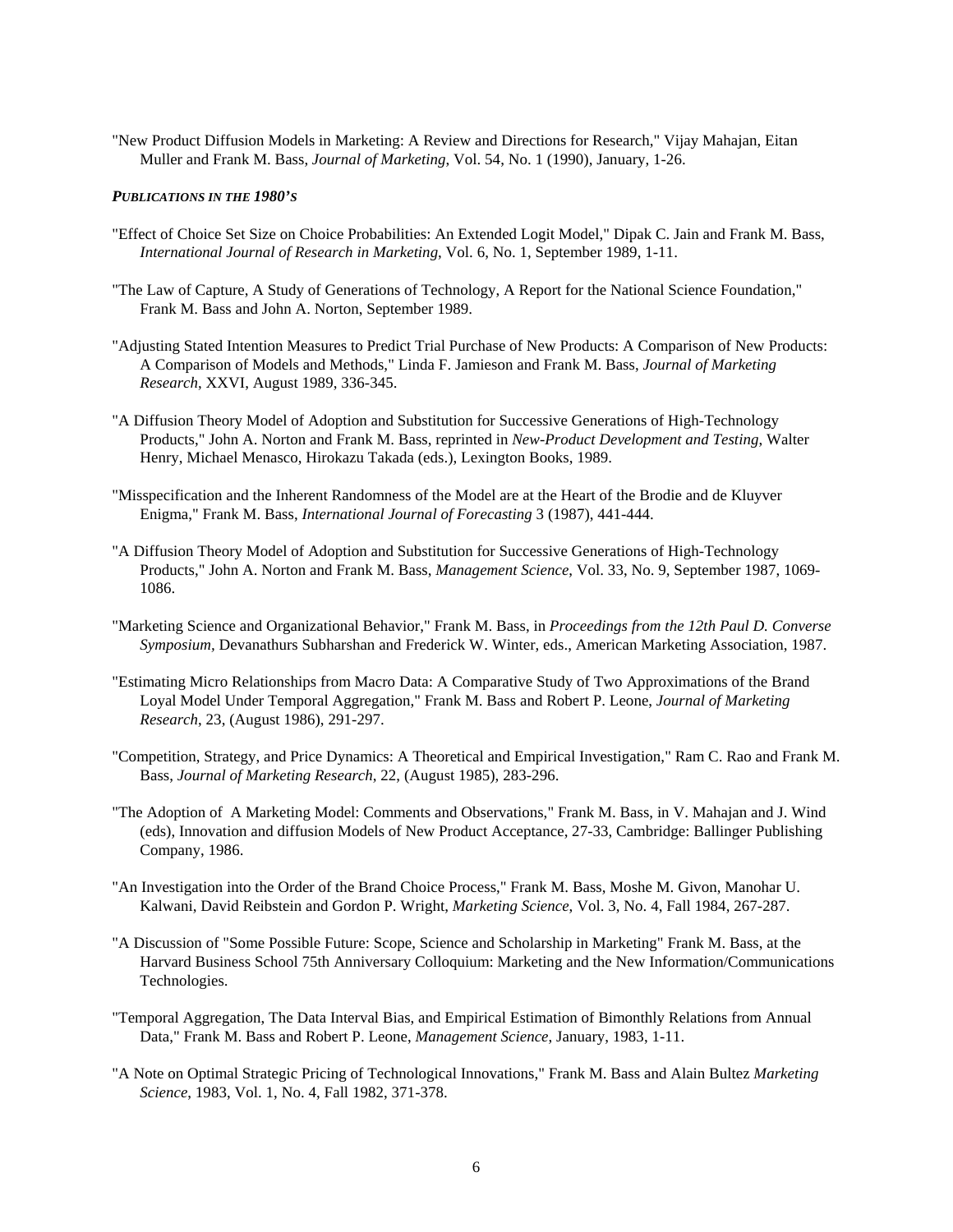- "On a Parsimonious Description of the Hendry System" Joel R. Rubinson, Wilfried R. Vanhonacker and Frank M. Bass, *Management Science*, February, 1980, 215-226.
- "A Stochastic Brand Choice Framework for Econometric Modeling of Time Series Market Share Behavior," Frank M. Bass and Thomas L. Pilon, *Journal of Marketing Research*, November, 1980, 486-497.
- "The Relationship Between Diffusion Rates, Experience Curves, and Demand Elasticities for Consumer Durable Technological Innovations," Frank M. Bass, *Journal of Business*, July, 1980, S51-S67.
- A Multibrand Stochastic Model Compounding Heterogeneous Erlang Timing and Multinomial Choice Processes," Abel Jeuland, Frank M. Bass and Gordon P. Wright, *Operations Research*, March-April, 1980, 255-277.
- "Some Case Histories of Econometric Studies in Marketing: What Really Happened," Frank M. Bass, *INTERFACES*, February, 1980, 86-90.
- "Reflections on Stochastic Preference Theory: Some Unresolved Questions," Frank M. Bass, *Journal of Marketing Research,* Vol. 17, No. 3, 1980. 383-384.

#### *PUBLICATIONS IN THE 1970'S*

- "Advertising Spending Levels and Promotion Policies: Profit Potential for the Application of Management Science," Frank M. Bass, *Albert Wesley Frey Lecture,* Graduate School of Business, University of Pittsburgh, 1979.
- "Analytical Approaches in the Study of Consumer Purchase Behavior and Brand Choice, A Synthesis of Selected Aspects of Consumer Behavior," Frank M. Bass, National Science Foundation, 1978.
- "Firm Effects and Industry Effects in the Analysis of Market Structure and Profitability," Frank M. Bass, Phillipe Cattin and Dick Wittink *Journal of Marketing Research*, February, 1978, 3-10.
- "Pooling Issues and Methods in Regression Analysis: Some further Reflections," Frank M. Bass and Dick Wittink, *Journal of Marketing Research,* Vol. 15, No. 2, 1978, 277-79.
- "Equilibrium Stochastic Choice and Market Penetration Theories: Derivation and Comparisons," Frank M. Bass, Abel P. Jeuland and Gordon P Wright, *Management Science*, June 1976, 1051-1063.
- "Pooling Issues and Methods in Regression Analysis with Examples in Marketing Research," Frank M. Bass, Dick Wittink, *Journal of Marketing Research*, November 1975, 414-425.
- "The Theory of Stochastic Preference and Brand Switching," Frank M. Bass, *Journal of Marketing Research*, February, 1974, 1-20. (Winner of William O'Dell Award for Best Article in *JMR* for 1974).
- "Profit and A/S Ratio," Frank M. Bass, *Journal of Advertising Research*, Vol. 14, No. 6, 1974, 9-19.
- "A Comparative Analysis of Attitudinal Predictions of Brand Preference," Frank M. Bass and William L. Wilkie, *Journal of Marketing Research*, August 1973, 262-269.
- "An Experimental Study of Relationships Between Attitudes Brand Preference, and Choice," Frank M. Bass, Donald R. Lehmann and Edgar A. Pessemier *Behavioral Science*, November 1972, 532-541.
- "Testing Distributed Lag Models of Advertising Effect," Frank M. Bass and Darral G. Clarke *Journal of Marketing Research*, August, 1972, 298-308*.*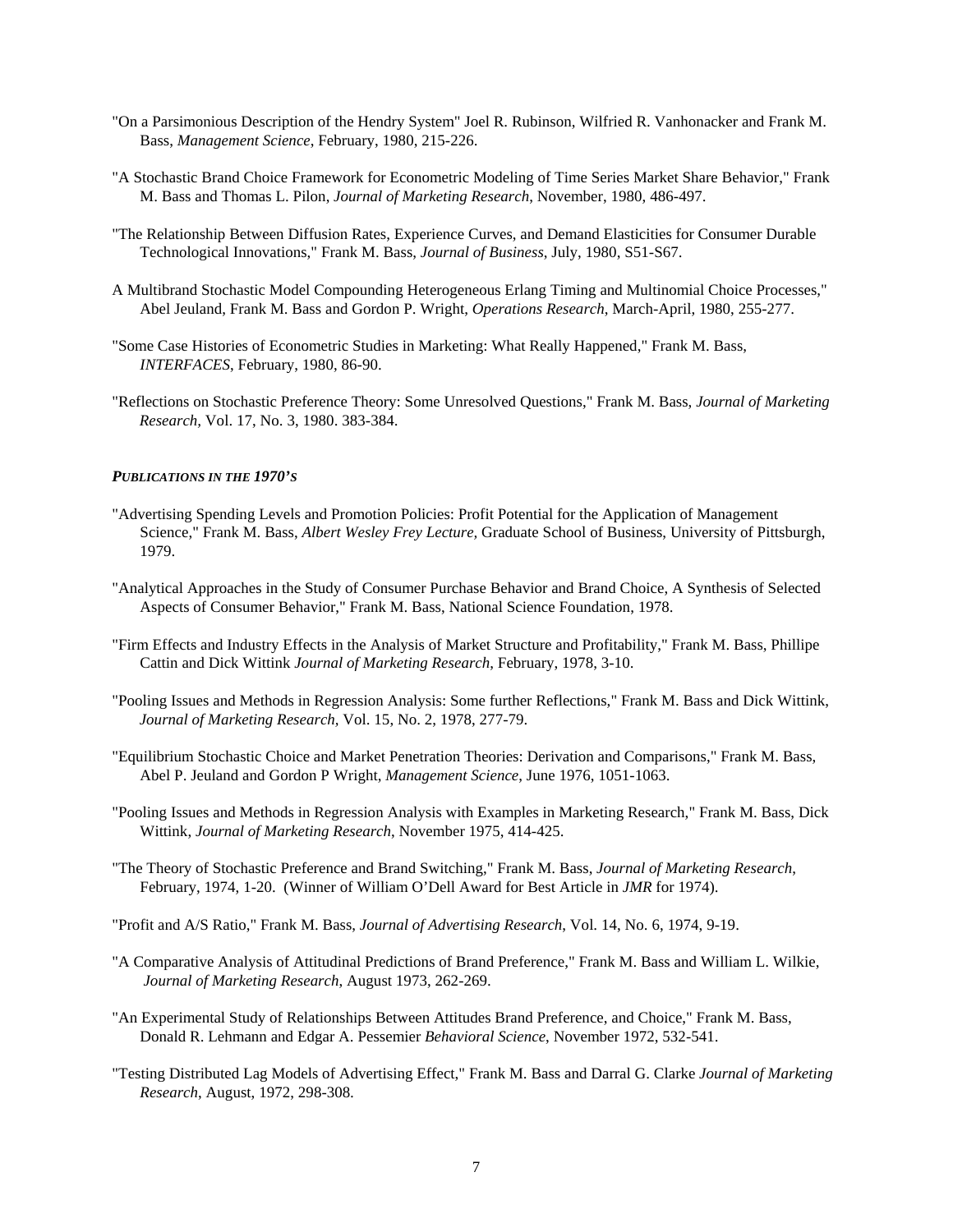- "An Attitude Model for the Study of Brand Preference," Frank M. Bass and Wayne Talaryck *Journal of Marketing Research*, February 1972, 93-96.
- "A Multivariate Regression Analysis of the Responses of Competing Brands of Advertising," Frank M. Bass, Marketing Science Institute Report, 1971.
- "Decomposable Regression Models in the Analysis of Sales Potential," Frank M. Bass, *Management Science*, April 1971, B485-B494.
- "Optimal Advertising Expenditures Implications of a Simultaneous Equation Regression Analysis," L. J. Parsons and Frank M. Bass, *Operations Research*, March-April, 1971, 822-831.
- "Testing vs. Estimation in Simultaneous Equation Regression Models," Frank M. Bass, *Journal of Marketing Research*, August 1971, 388-389.

#### *PUBLICATIONS IN THE 1950'S AND 1960'S*

- "A Simultaneous Equation Regression Study of Advertising and Sales of Cigarettes," Frank M. Bass, *Journal of Marketing Research*, Vol. IV, August 1969, 291-300.
- "A Taxonomy of Magazine Readership Applied to Problems in Marketing Strategy and Media Selection," Frank M. Bass, E. A. Pessemier and D. J. Tigert, *The Journal of Business*, Vol. 42, No. 3, July 1969, 337-363.
- "Complementary and Substitute Patterns of Purchasing and Use," Frank M. Bass, E. A. Pessemier and D. J. Tigert, *Journal of Advertising Research*, Vol. 9, Nol. 2, June 1969, 19-27.
- "Simultaneous-Equation Regression Analysis of Sales and Advertising," Frank M. Bass and Leonard J. Parsons, *Applied Economics*, Vol. 1, No. 2, March 1969, 228-243.
- "A New Product Growth Model for Consumer Durables," Frank M. Bass, *Management Science Theory*, Vol. 15, No. 5, January 1969, pp. 215-227.
- "Market Segmentation: Group Versus Individual Behavior," Frank M. Bass, D. J. Tigert and R. T. Lonsdale, *Journal of Marketing Research*, Vol. V, August 1968, 264-270.
- "An Experimental Study of Risk-Taking and the Value of Information," W. Starbuck and Frank M. Bass, *The Journal of Business*, Vol. 40, No. 2, April 1967, 155-165.
- "An Exploration of Linear Programming in Media Selection," Frank M. Bass and Ronald T. Lonsdale, *Journal of Marketing Research*, Vol. III, May 1966, 179-188.
- "Marketing Research Expenditures A Decision Model," Frank M. Bass, *The Journal of Business*, Vol. 36, No. 1, January 1963, 77-90.
- "A Dynamic Model of Market Share and Sales Behavior," Frank M. Bass, Proceedings, Winter Conference American Marketing Association 1963, Chicago, IL.
- "The Question of the Regression Fallacy," Frank M. Bass, *Journal of Marketing*, Vol. 23, No. 4, 1959, 420-421.
- "Mediocrity Versus Chance in Drug-Store Operating Ratios," Frank M. Bass, *Journal of Marketing*, Vol. 22, No. 3, 1958, 307-312.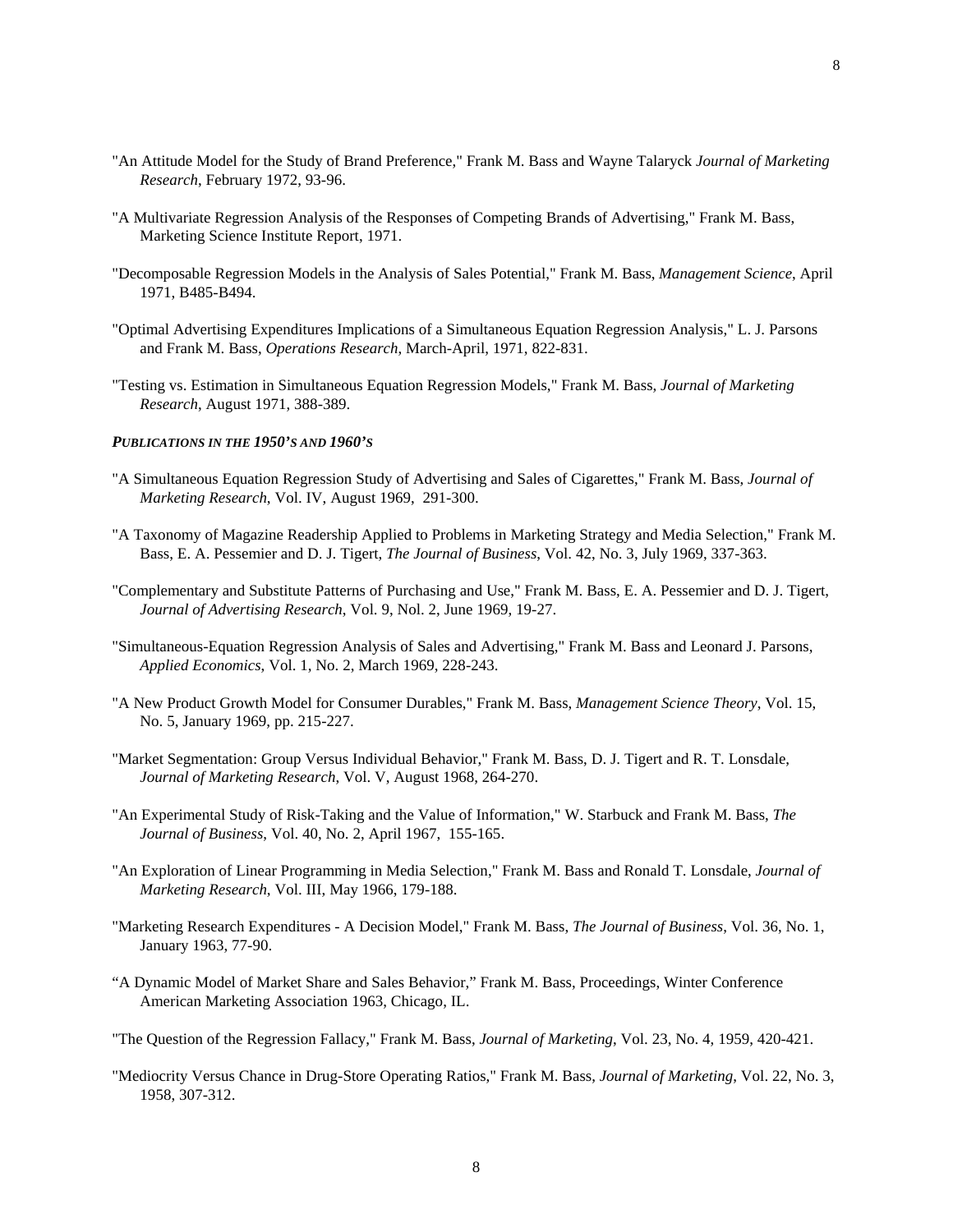"Sales Compensation Policies of Grocery, Drug and Hardware Wholesalers," Frank M. Bass and A.L. Seelye, *Journal of Marketing*, Vol. 21, No. 4, 1957, 443-45.

"Some New Product Marketing Problems," Frank M. Bass, *New Product Digest*, Vol. 3, No. 4, 1956.

"Expense and Margin Functions in Drug Stores," Frank M. Bass, *Journal of Marketing*, Vol. 20, No. 3, 1956, 236- 241.

"Wagon Jobbing in Modern Distribution," Frank M. Bass, *Current Economic Comment*, Vol. 15, No. 3, 1953.

### *SOME SIGNIFICANT OLDER PUBLICATIONS*

- "Equilibrium Stochastic Choice and Market Penetration Theories: Derivation and Comparisons," Frank M. Bass, Abel P.Jeuland and Gordon P Wright, *Management Science*, June 1976. This paper demonstrates the equivalence of zero-order stochastic brand choice with purchase incidence models of the type developed by Ehrenberg.
- "An Experimental Study of Relationships Between Attitudes, Brand Preference, and Choice," Frank M. Bass, Donald R. Lehmann and Edgar A. Pessemier, *Behavioral Science*, November 1972. This paper is the first experimental demonstration of the stochastic nature of brand choice.
- "Optimal Advertising Expenditure Implications of a Simultaneous-Equation Regression Analysis," L. J. Parsons and Frank M. Bass, *Operations Research*, May-June 1971. This study develops the optimal competitive advertising strategy for two brands based upon a statistical analysis of the relationship between advertising and sales and compares the optimal strategy with the actual strategy being used.
- "Simultaneous-Equation Regression Analysis of Sales and Advertising," Frank M. Bass and L. J. Parsons, *Applied Economics*, March 1969. This study of the dynamics of the sales and advertising process for a frequently purchased product sold in supermarkets focuses upon the simultaneous nature of the relationships between sales and advertising of a brand with the sales and advertising of competing brands.
- "A Simultaneous-Equation Regression Study of Advertising and Sales-Analysis of Cigarette Data," Frank M. Bass, *Journal of Marketing Research*, August, 1969. This study of the competition between filter and non-filter cigarette brands explains the shift in demand between the two competing types of cigarettes. This paper is the first simultaneous equation regression analysis in marketing.
- "A New Product Growth Model for Consumer Durables," Frank M. Bass, *Management Science Theory*, 15, 5, January 1969, pp. 215-227. This study develops, tests, and applies a model of the diffusion of innovations and has come to be known as the "Bass model."
- "Marketing Research Expenditures A Decision Model," Frank M. Bass, *The Journal of Business*, Vol. 36, No. 1, January 1963. This paper is one of the first applications of Bayesian modeling in marketing.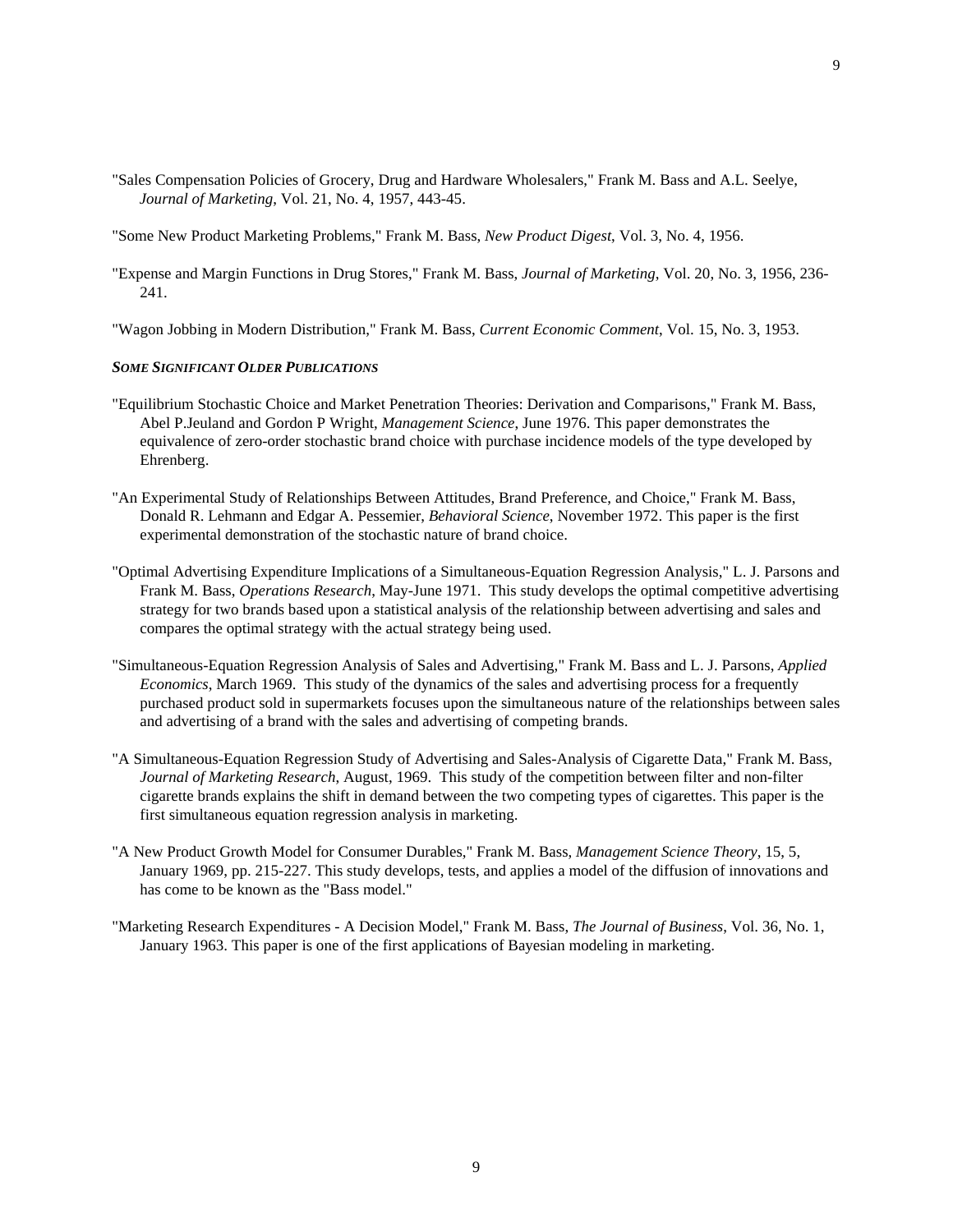### **BOOKS**

*The Frontiers of Marketing Thought and Science* (Chicago: American Marketing Association, 1958) (ed.).

*Mathematical Models and Methods in Marketing* (Homewood: Richard D. Irwin, 1961. (with others.)

*Application of the Sciences in Marketing Management* (New York: John Wiley & Sons, 1968. (with C. W. King and E. A. Pessemier, eds.)

Consulting Editor McGraw-Hill Book Company *Perspectives in Marketing Series*:

*Legal Aspects of Marketing*, M. C. Howard (1964)

*Marketing Productivity Analysis*, C. H. Sevin (1965)

*Marketing Planning: A Systems Approach*, M. E. Stern (1966)

*New Product Decisions*, E. A. Pessemier (1966)

*Physical Distribution Systems*, J. Magee (1967)

*Marketing Channels*, E. Lewis (1967)

*Sales Promotion and Modern Merchandising*, J. Luick and W. Zeigler (1968)

- Chapter in *Control of "Error" in Market Research Data,* edited by John U. Farley, (Lexington Books, D. C. Heath Company 1975).
- Chapter in *Marketing Research Handbook* edited by Robert Ferber, (McGraw-Hill, 1974), "Regression Methods with Simultaneous Equations".
- Chapter in *Selected Aspects of Consumer Behavior*, RANN Program, National Science Foundation edited by Robert Ferber, U. S. Government Printing Office, 1977.

Chapter in *Strategy + Structure = Performance: The Strategic Planning Imperative* edited by Hans B. Thorelli, Indiana University Press (1977).

### **JOURNAL ARTICLES REPRINTED IN BOOKS**

- "A Diffusion Theory Model in Adoption and Substitution for Successive Generations of High-Technology Products," John A. Norton and Frank M. Bass, reprinted in *New-Product Development and Testing*, Walter Henry, Michael Menasco, Hirokazu Takada (eds.), Lexington Books, 1989.
- "A New Product Growth Model for Consumer Durables," reprinted in *New Product Forecasting: Models and Applications,* D. C. Heath, 1981.
- "Marketing Research Expenditures A Decision Model," reprinted in *Experimentation in Marketing,* New York: McGraw-Hill, 1965.
- "Marketing Research Expenditures A Decision Model," reprinted in *New Product Decisions,* New York: McGraw-Hill, 1966.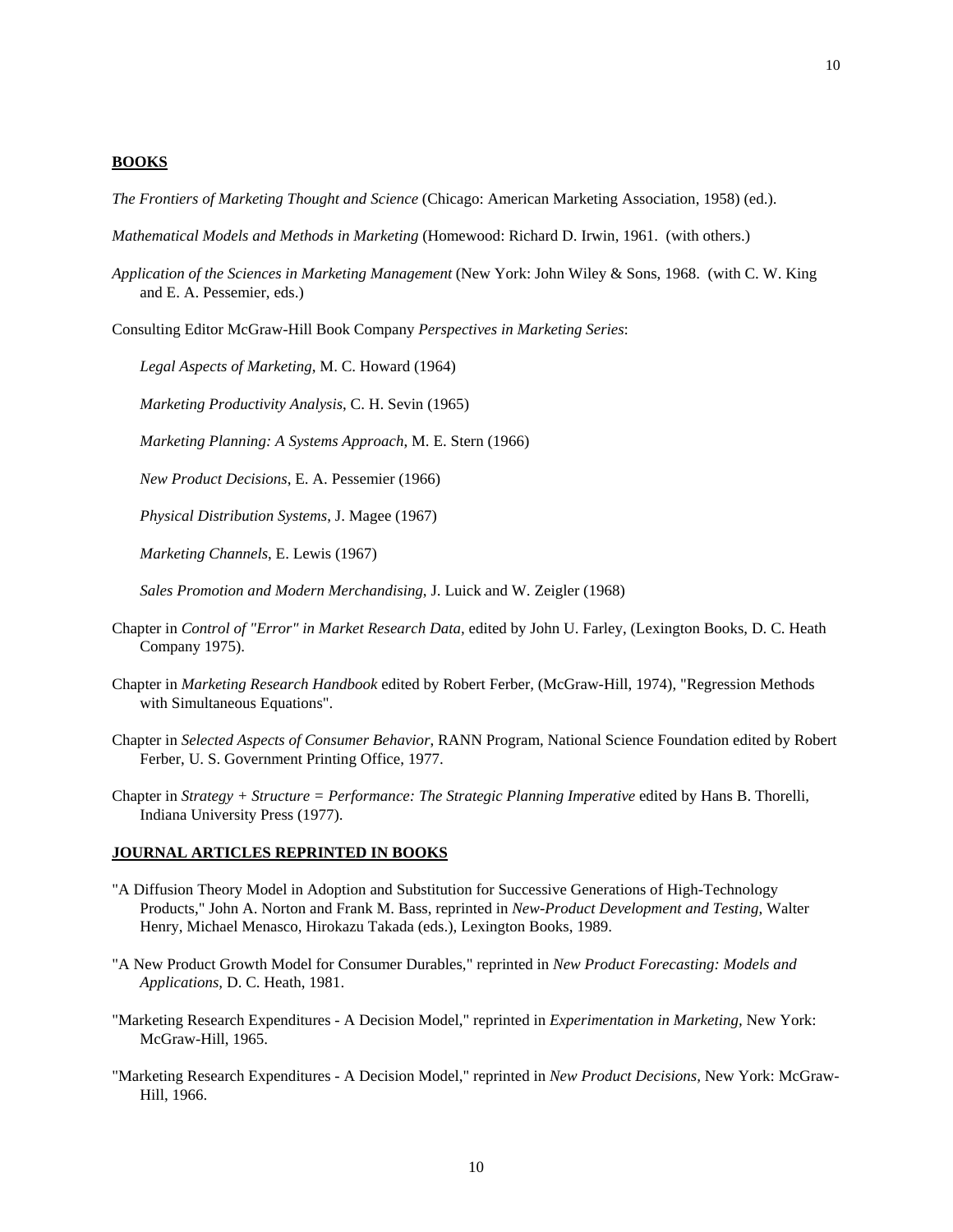- "Marketing Research Expenditures A Decision Model," reprinted in *Marketing Research,* New York: Ronald Press, 1966.
- "Marketing Research Expenditures A Decision Model," reprinted in *Applications of Quantitative Methods for Business Decisions,* New York: St. John's University Press, 1974.
- "Marketing Research Expenditures A Decision Model," reprinted in *Concepts and Applications of Modern Decision Model,s* East Lansing: Michigan State Division of Research, 1975.
- "An Exploration of Linear Programming in Media Selection," reprinted in *Marketing Models: Quantitative Applications,* Scranton: Intext, 1971.
- "Market Segmentation: Group Versus Individual Behavior," reprinted in *Marketing Models: Behavioral Science Applications,* New York: Scranton: Intext, 1971.
- "Simultaneous Equation Regression Analysis of Sales and Advertising," reprinted in *Marketing Models: Quantitative Applications,* Scranton: Intext, 1971.
- "The Theory of First Purchase of New Products," reprinted in *Marketing Models,* New York: International Textbook, 1971.
- "Marketing Research Expenditures A Decision Model," reprinted in *How Much to Spend for Advertising,* New York: Association of National Advertising, 1969.
- "A Simultaneous Equation Regression Study of Advertising and Sales of Cigarettes," reprinted in *Multivariate Analysis in Marketing,* Wadsworth Publishing Company, 1971.
- "Strategy and Media Selection," reprinted in *Marketing Models: Quantitative Applications,* Scranton: Intext, 1971.
- "Market Segmentation: Group Versus Individual Behavior," reprinted in *Market Segmentation: Concepts and Applications,* New York: Holt, Rinehart and Winston, Inc., 1971.
- "A Taxonomy of Magazine Readership Applied to Problems in Marketing Strategy and Media Selection," reprinted in *Market Segmentation: Concepts and Applications,* New York: Holt, Rinehart and Winston, Inc., 1971.
- "A Simultaneous Equation Regression Study of Advertising and Sales of Cigarettes," reprinted in *Readings in Managerial Economics,* Englewood Cliffs: Prentice-Hall, 1971.
- "A New Product Growth Model for Consumer Durables," partially reprinted in *Marketing Management: Analysis, Planning, and Control,* Englewood Cliffs: Prentice-Hall, 1971.
- "A New Product Growth Model for Consumer Durables," partially reprinted in *New Product Diffusion,* New York: Holt, Rinehart and Winston, 1971.
- "A New Product Growth Model for Consumer Durables," reprinted in *Marketing Models,* New York: Holt, Rinehart, Winston, 1971.
- "A New Product Growth Model for Consumer Durables," reprinted in *Creating and Marketing New Products*, Staples Press, 1972.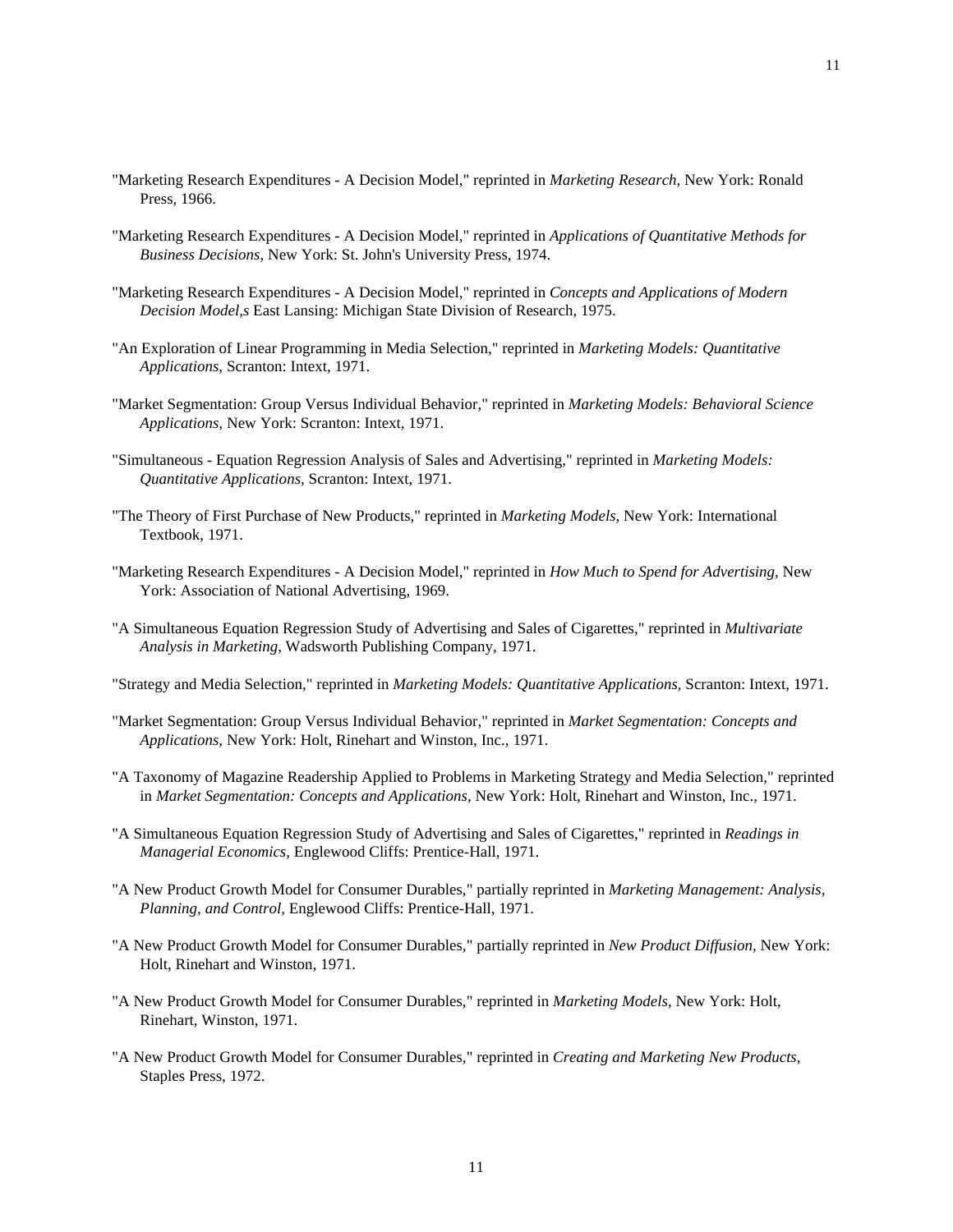- "A New Product Growth Model for Consumer Durables," reprinted in *Marketing Theory*, Kiephenheur, Witsch, Verlag, Cologn, 1972.
- "A New Product Growth Model for Consumer Durables," reprinted in *Advertising Management*, Prentice-Hall, 1974.
- "An Attitude Model for the Study of Brand Preference," reprinted in *Consumer Behavior: A Life Style Approach*, Dickerson Publishing, 1975

# **RECENT PAPERS PRESENTED AT CONFERENCES (NUMEROUS PRESENTATIONS)**

- Diffusion of Technology Generations: A Model of Adoption and Repeat Sales," Portia Isaacson Bass and Frank M. Bass, Working Paper, presented at the Marketing Science Conference, Mainz, Germany, Summer 2001.
- "Moore's Law and the Experience Curve: The Economics of Bits and Chips," Frank M. Bass and Portia Isaacson Bass, Marketing Science Conference, Rotterdam, Summer 2004.
- "The Embedded Model of the Norton-Bass Successive Technology Generations Model," Portia Isaacson Bass and Frank M. Bass, Marketing Science Conference, Rotterdam, Summer 2004.

# **INSTITUTE PAPERS, WORKING PAPERS AND MONOGRAPHS**

- "Moore's Law and the Experience Curve: The Economics of Bits and Chips," Frank M. Bass and Portia Isaacson Bass, Working Paper, 2004.
- "IT Waves: Two Completed Generational Diffusion Models," Portia Isaacson Bass and Frank M. Bass, Working Paper, 2004.
- Diffusion of Technology Generations: A Model of Adoption and Repeat Sales," Portia Isaacson Bass and Frank M. Bass, Working Paper, 2001.
- "Diagnosing Competitive Responsiveness; Decomposing Manufacturer-induced Reactions," Shuba Srinivasan and Frank M. Bass, 2001, Working Paper.
- "The Meaning of Stationarity in Market Shares and Sales," Shuba Srinivasan and Frank M. Bass, 1997.
- "A Generalization of the Bass Model: Decision Variable Considerations," Frank M. Bass and Trichy Krishnan, Working Paper, 1991.
- "Incorporating Heterogeneity of Choice Probabilities in Latent Class Models: An Application to Market Structure Analysis," Dipak C. Jain, Frank M. Bass and Yu-Min Chen, working paper, 1987.
- "A Diffusion Theory Model of Adoption and Substitution for Successive Generations in High-Technology Products," John A. Norton and Frank M. Bass, working paper, 1987.
- "A Note on Attribute Influence on Choice Probability without the IIA Assumption," Dipak C. Jain and Frank M. Bass, working paper, 1986.
- "Prediction of Trial Purchases of New Products Based on Intentions Data Adjusted for Conditions," Linda F. Jamieson and Frank M. Bass, working paper, 1987.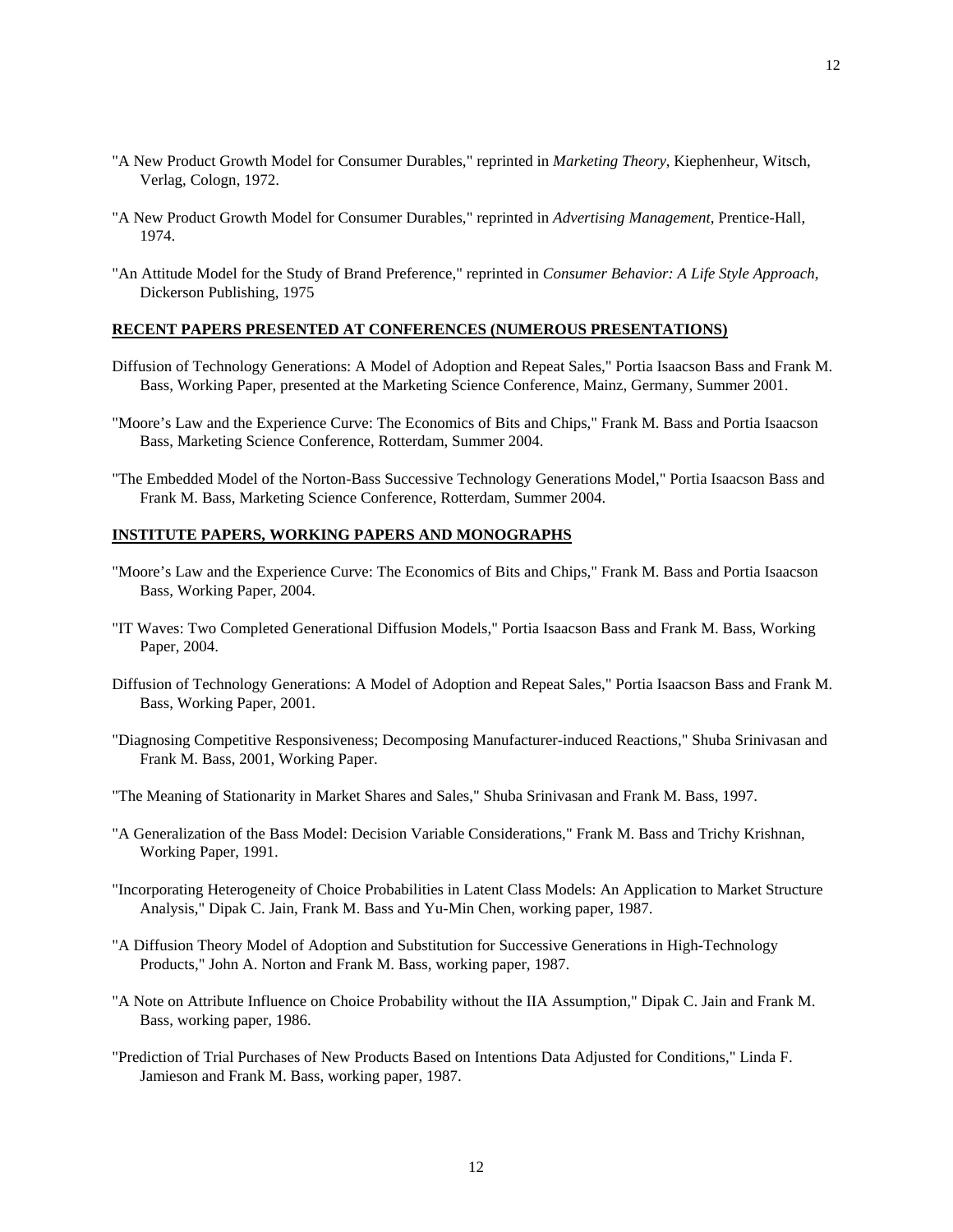- "A Comparative Study of Approximations of Demand Functions Under Temporal Aggregation and Estimation of Micro Relations from Macro Data," Frank M. Bass and Robert P. Leone, working paper, November 1983.
- "Equilibrium Dynamic Pricing of New Products in Oligopolies: Theory and Evidence," Ram C. Rao and Frank M. Bass, working paper, October 1983.
- "An Investigation into the Order of the Brand Choice Process," Frank M. Bass, Moshe M. Givon, Manohar U. Kalwani, David Reibstein and Gordon P. Wright, working paper, 1983.
- "A Discussion of Different Philosophies in the Analysis of Advertising-Sales Relationships," Institute Paper, April 1982.
- "Temporal Aggregation, The Data Interval Bias, and Empirical Estimation of Bimonthly Relations from Annual Data," Frank M. Bass and Robert P. Leone, *Management Science*, January 1983.
- "A Note on Optimal Strategic Pricing of Technological Innovations," *Marketing Science*, Vol. 1, No. 4, Fall 1982.
- "An Investigation into the Order of the Brand Choice Process," Frank M. Bass, Moshe M. Givon, Manohar U. Kalwani, David Reibstein and Gordon P. Wright, presented at ORSA/TIMS meeting in Philadelphia, PA, March 1982.
- "A Study of the Influence of Halo on the Predictive Ability of Attitude Models," John Whitney and Frank M. Bass, Institute Paper, October 1979.
- "Optimal Strategic Pricing Policies with Learning," Frank M. Bass and Alain Bultez, Institute Paper, October 1979.
- "The Data Interval Bias, Simultaneous Causality, and the Estimation of Advertising-Sales Relationships from Annual Data," Institute Paper, February 1980.
- "A Stochastic Brand Choice Framework for Econometric Modeling of Time Series Market Share Behavior," Frank M. Bass and Thomas Pilon, delivered at ORSA/TIMS meeting in Milwaukee, October 1979.
- "The Use of Marketing Models in Legal Cases," presented at ORSA/TIMS special conference on Market Measurement and Analysis at Stanford University, March 1979.
- "The Data Interval Bias, Simultaneous Causality, and the Estimation of Advertising-Sales Relationships from Annual Data," presented at ORSA/TIMS special interest conference on Market Measurement and Analysis at University of Texas at Austin, March 1980.
- "Net Social Benefits from Diffusion of New Consumer Durable Technologies," A Report to the National Science Foundation, Fall 1978.
- "A Note on 'A Parsimonious Description of the Hendry System'," *Institute for Research in the Behavioral, Economic, and Management Sciences*, March 1978.
- "The Relationship Between Diffusion Rates, Experience Curves, and Demand Elasticities for Consumer Durable Technological Innovations," *Institute for Research in the Behavioral, Economic, and Management Sciences*, March 1978.
- "Some New Results in Purchase Timing and Brand Selection," *Institute for Research in the Behavioral, Economic, and Management Sciences*, 1976.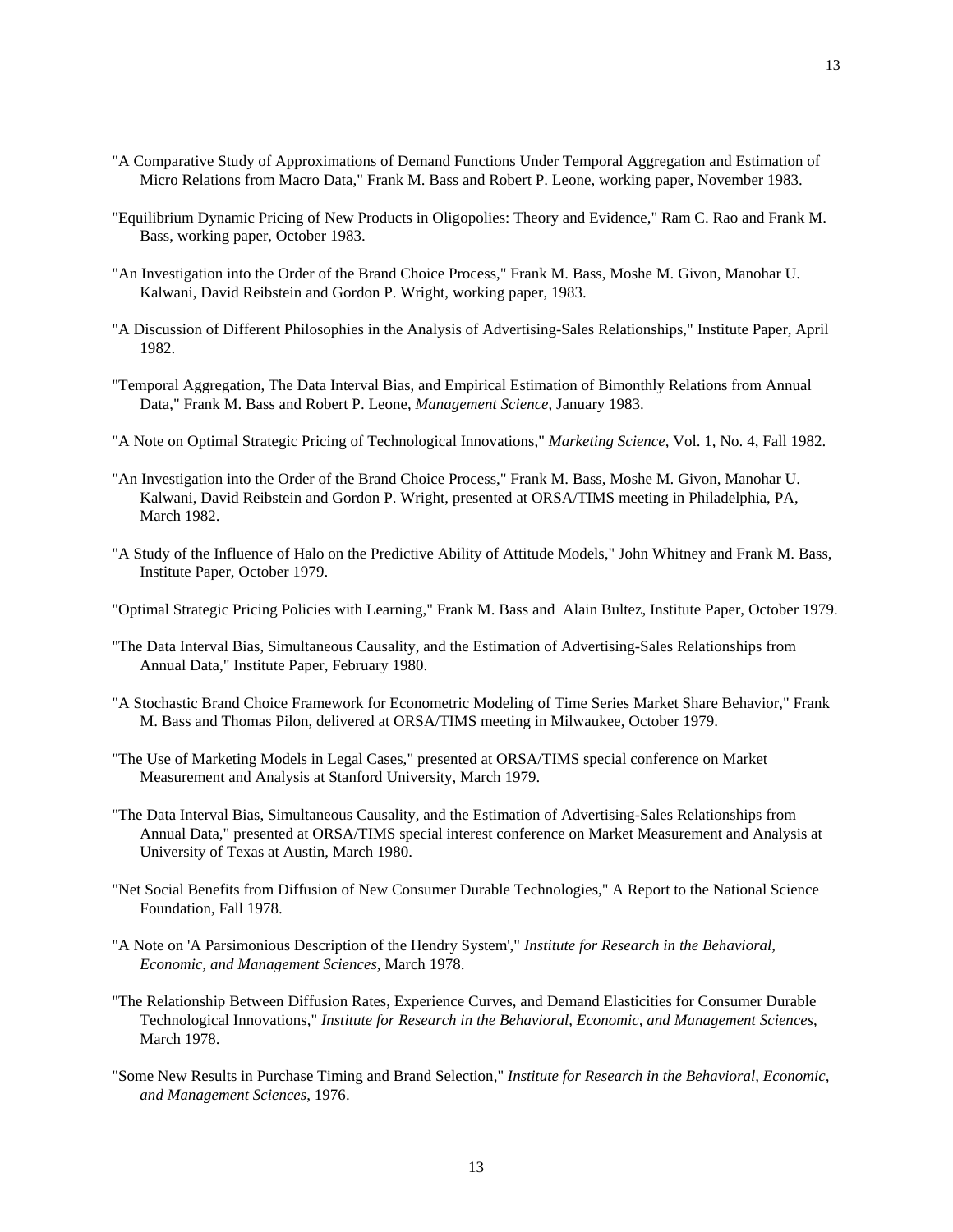- "Firm Effects and Industry Effects in the Analysis of Market Structure, and Profitability," *Institute for Research in the Behavioral, Economic, and Management Sciences*, 1976.
- "Analytical Approaches in the Study of Consumer Purchase Behavior and Brand Choice," *Institute for Research in the Behavioral, Economic, and Management Sciences*, 1975.
- "Equilibrium Stochastic Choice and Market Penetration Theories: Deviations and Comparisons," *Institute for Research in the Behavioral, Economic, and Management Sciences 1975.*
- *"Stochastic Preference Theory: Derivations and Comparisons,"* Institute for Research in the Behavioral, Economic, and Management Sciences, 1974.
- "Pooling Issues and Methods in Regression Analysis with Examples in Marketing Research," *Institute for Research in the Behavioral, Economic, and Management Sciences*, 1974.
- "An Empirical Analysis of Stochastic Preference Theory and Brand Switching," *Institute for Research in the Behavioral, Economic, and Management Sciences*, 1974.
- "The Theory of Stochastic Preference and Brand Switching," *Institute for Research in the Behavioral, Economic, and Management Sciences*, 1973.
- "Market Structure and Profitability-Analysis of the Appropriateness of Pooling Cross-Sectional Industry Data," *Institute for Research in the Behavioral, Economic, and Management Sciences*, 1973.
- "Multifirm Analysis of Competitive Decision Variables," *Institute for Research in the Behavioral, Economic, and Management Sciences*, 1973.
- "An Experimental Study of Attitude Change, Advertising, and Usage in New Product Introduction," *Institute for Research in the Behavioral, Economic, and Management Sciences*, 1972.
- "A Comparative Analysis of Attitudinal Predictions of Brand Preference," *Institute for Research in the Behavioral, Economic, and Management Sciences*, 1972.
- "Unexplained Variance in Studies of Consumer Behavior," *Institute for Research in the Behavioral, Economic, and Management Sciences*, 1971.
- "Application of Regression Models in Marketing: Testing Versus Forecasting," *Institute for Research in the Behavioral, Economic, and Management Sciences*, 1971.
- "A Multivariate Regression Analysis of the Responses of Competing Brands to Advertising," *Institute for Research in the Behavioral, Economic, and Management Sciences*, 1971.
- "Testing Distributed Lag Models of Advertising Effect An Example with Dietary Weight Control Product Data," *Institute for Research in the Behavioral, Economic, and Management Sciences*, 1971.
- "An Experimental Study of Relationships Between Attitudes, Brand Preference and Choice," *Institute for Research in the Behavioral, Economic, and Management Sciences*, 1971.
- "The Response of Competing Brands to Advertising: A Multivariate Regression Test," *Marketing Science Institute* Working Paper, February 1971.

14

14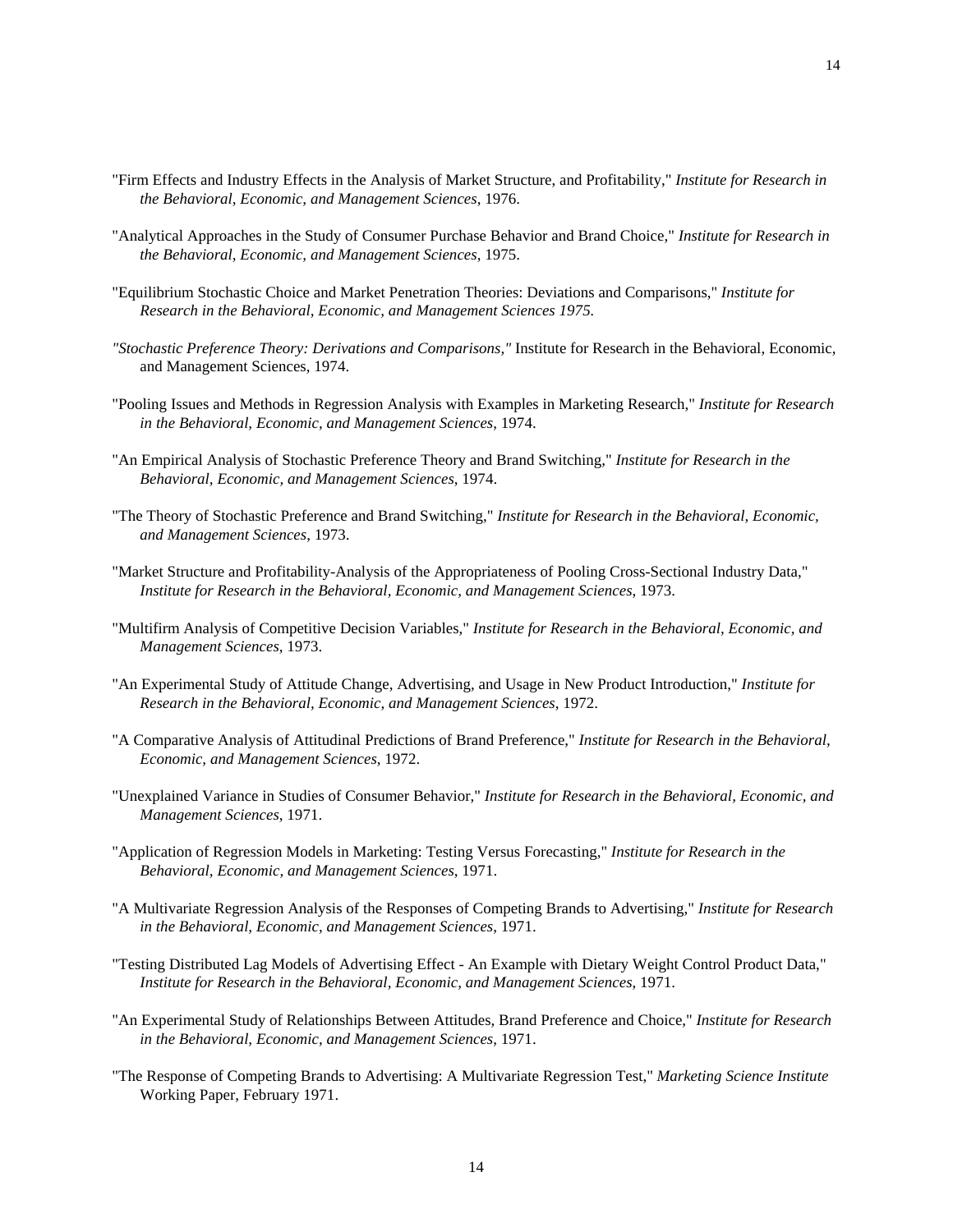- "The Response of Competing Brands to Advertising: A Multivariate Regression Test," *Institute for Research in the Behavioral, Economic, and Management Sciences*, Institute Paper No. 287, 1970.
- "Application of Regression Models in Marketing: Testing Versus Forecasting," *Institute for Research in the Behavioral, Economic, and Management Sciences*, Institute Paper No. 265, 1969.
- "Decomposable Regression Models in the Analysis of Market Potential," *Institute for Research in the Behavioral, Economic, and Management Sciences*, Institute Paper No. 239, 1969.
- "Optimal Advertising Expenditure Implications of a Simultaneous-Equation Regression Analysis," *Institute for Research in the Behavioral, Economic and Management Sciences*, Institute Paper No. 234, 1969.
- "The Theory of First Purchase of New Products," *Institute for Research in the Behavioral, Economic, and Management Sciences*, Institute Paper No. 213, 1968.
- "Simultaneous-Equation Regression Analysis of Sales and Advertising," *Institute for Research in the Behavioral, Economic, and Management Sciences*, Institute Paper No. 209, 1968.
- "Forecasting New Product Sales: The Timing of First Purchase," *Institute for Research in the Behavioral, Economic, and Management Sciences*, Institute Paper No. 204, 1968.
- "Complements and Substitutes An Exploratory Analysis," *Institute for Research in the Behavioral, Economic, and Management Sciences*, Institute Paper No. 188, 1967.
- "An Analysis of Socio-Economic-Related Market Segments for Grocery Products," *Institute for Research in the Behavioral, Economic, and Management Sciences*, Institute Paper No. 182, 1967.
- "A Simultaneous Equation Regression Study of Advertising and Sales Analysis of Cigarette Data," *Institute for Research in the Behavioral, Economic, and Management Sciences*, Institute Paper No. 176, 1967.
- "A New Product Growth Model for Consumer Durables," *Institute for Research in the Behavioral, Economic, and Management Sciences*, Institute Paper No. 175, 1967.
- "An Experimental Study of Risk-Taking and the Value of Information in a New Product Context," *Institute for Research in the Behavioral, Economic, and Management Sciences*, Institute Paper No. 117, 1965.
- "The Dynamics of Market Share Behavior," *Institute for Research in the Behavioral, Economic, and Management Sciences*, Institute Paper No. 116, 1965.
- "An Exploration of Linear Programming in Media Selection," *Institute for Research in the Behavioral, Economic, and Management Sciences*, Institute Paper No. 19, 1962.
- *An Analysis of Sales Potential for a Proposed Shopping Center*, Austin: Bureau of Business Research, The University of Texas, 1956.
- *A Study of Sales Compensation and Expense Policies of Texas Wholesalers*, Austin: Bureau of Business Research, The University of Texas, 1957.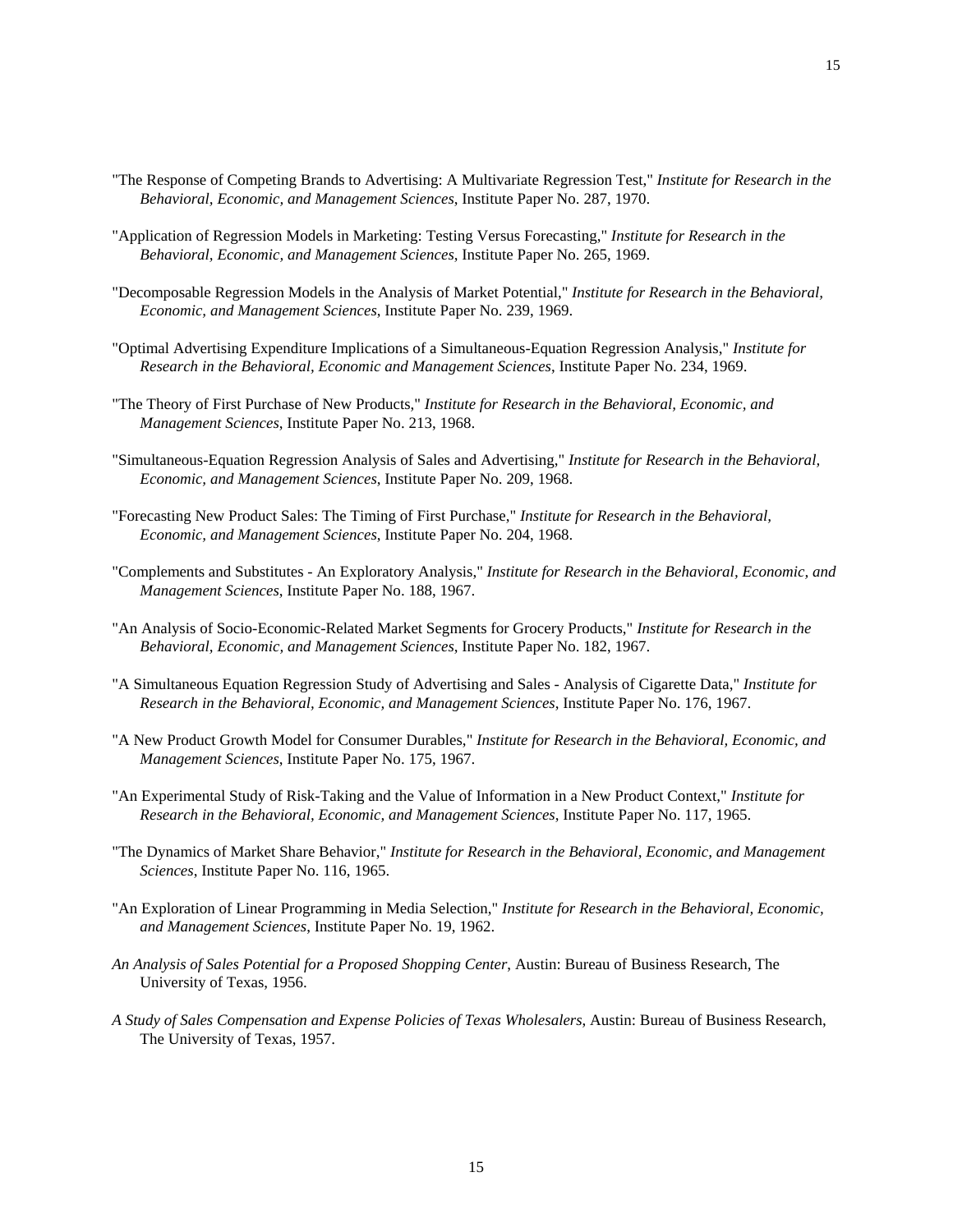# **RESEARCH GRANTS**

| <b>Ford Foundation Faculty Research</b>    | 1963-1964 | \$20,000  |       |
|--------------------------------------------|-----------|-----------|-------|
| <b>Purdue Research Foundation Research</b> | 1964-1965 | 10,000    |       |
| Leo Burnett Company Research               | 1967-1968 | 5,000     |       |
| A.A.A.A. Educational Found. Research       | 1968-1970 | 20,000    |       |
| Marketing Science Institute Research       | 1969-1970 | 6,000     |       |
| <b>Consumer Research Institute Grant</b>   | 1969-1971 | 34,000    |       |
| David Ross Research Grant                  | 1970-1971 | 3,600     |       |
| David Ross Research Grant                  | 1971-1972 | 7,200     |       |
| David Ross Research Grant                  | 1972-1973 | 3,600     |       |
| Leo Burnett Company                        | 1972-     | 5,000     |       |
| American Marketing Assoc. (J.M.R.)         | 1972-1975 | 61,000    |       |
| David Ross Research Grant                  | 1976-1977 | 4,200     |       |
| David Ross Research Grant                  | 1977-1978 | 4,200     |       |
| <b>National Science Foundation Grant</b>   | 1977-1978 | 66,932    |       |
| David Ross Grant                           | 1978-1979 |           | 4,560 |
| David Ross Grant                           | 1979-1980 |           | 9,120 |
| David Ross Grant                           | 1980-1981 |           | 9,600 |
| Cordis Corporation Grant                   | 1980-1981 | 18,000    |       |
| <b>National Science Foundation Grant</b>   | 1983-1984 | 23,738    |       |
| <b>National Science Foundation Grant</b>   | 1987-1989 | 128,088   |       |
|                                            |           | \$426,838 |       |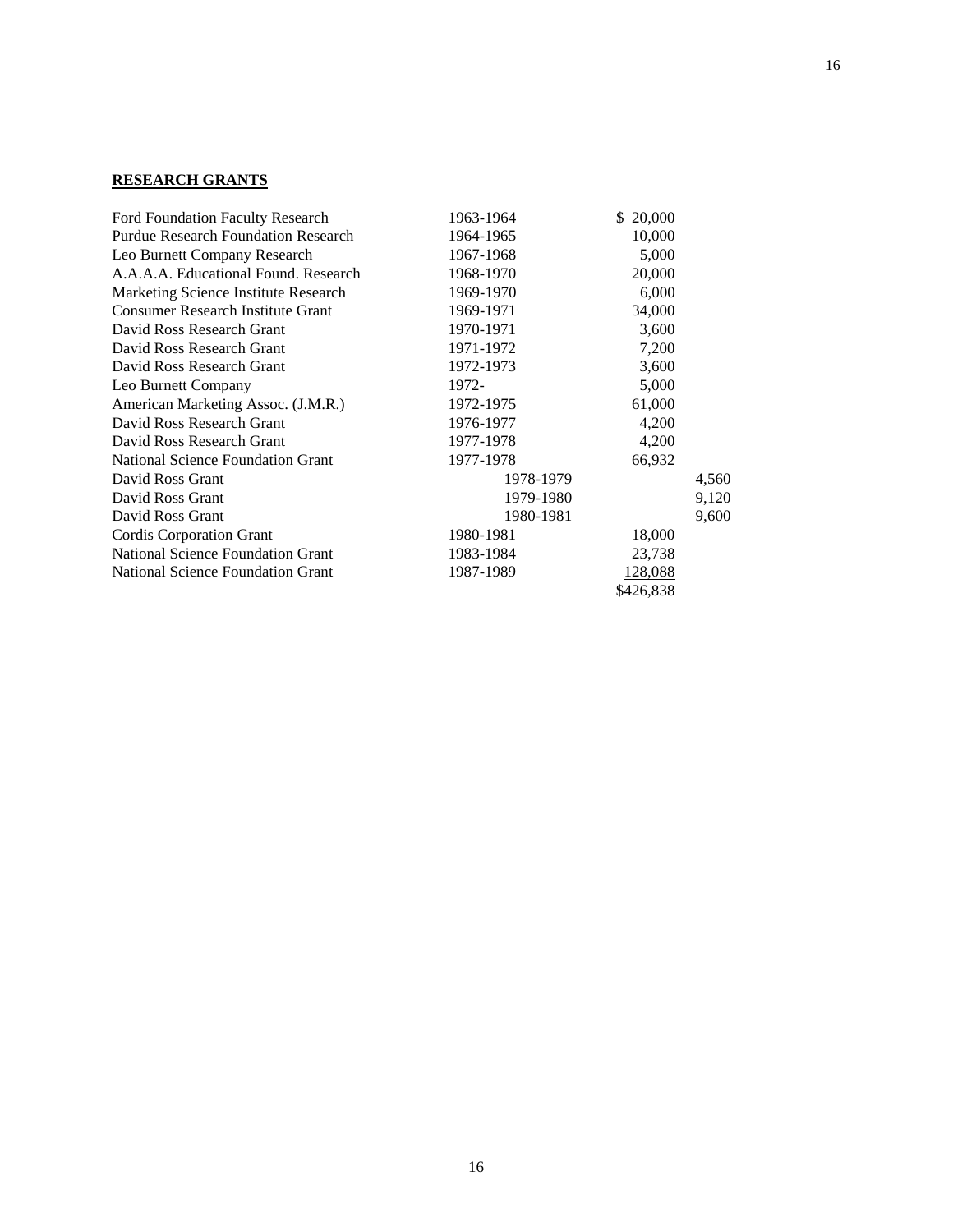### **DOCTORAL DISSERTATIONS SUPERVISED**

- Ronald T. Lonsdale, initial position: Assistant Professor of Marketing, Marquette University, Milwaukee, Wisconsin; now: Professor Emeritus Marketing, Loyola University Chicago, Illinois, "A Study of Programming Models in Allocating Advertising Funds to Media," 1965.
- Leonard J. Parsons, initial position: Assistant Professor of Marketing, Indiana University; now: Professor of Marketing, Georgia Institute of Technology, "Predictive Testing: A Simultaneous Equations Model of Sales and Advertising," Awards Competition for Doctoral Dissertations American Marketing Association Honorable Mention, 1968.
- W. Wayne Talarzyk, now: Professor of Marketing, Emeritus, Ohio State University, "An Empirical Study of an Attitude Model for the Prediction of Individual Brand Preference for Consumer Products," 1969.
- Donald R. Lehmann, initial position: Assistant Professor of Marketing, Columbia University; now: George E. Warren Professor of Business, Columbia University; "Choice Among Similar Alternatives: An Application of a Model of Individual Preference to the Selection of Television Shows by Viewers," Awards Competition for Doctoral Dissertations American Marketing Association Winner, 1969.
- Neil E. Beckwith, initial position: Assistant Professor of Marketing, Columbia University; now: Marketing Consultant. "The Response of Competing Brands to Advertising: A Multivariate Regression Test." One of three winners of Student Paper Competition sponsored by The Institute of Management Sciences, 1970.
- Frederick W. Winter, initial position: Assistant Professor of Marketing, University of Illinois; now: Dean, Katz Graduate School of Business, University of Pittsburgh, "An Experimental Study of the Dynamic Properties of Consumer Attitudes," 1971.
- James L. Ginter, initial position: Assistant Professor of Marketing, Emeritus, Ohio State University; now: Professor of Marketing, Emeritus, Ohio State University, "An Experimental Study of Formation and Change of Attitudes in New Product Introduction," 1971.
- Darral G. Clarke, initial position: Assistant Professor of Marketing, Harvard University; now: National Advisory Council Professor of Management, Emeritus, Brigham Young University, "An Empirical Investigation of Advertising Competition," 1972.
- Albert R. Wildt, initial position: Assistant Professor of Marketing, University of Florida; now: Professor of Marketing, Emeritus, University of Missouri, "An Econometric Analysis of the Dynamics of a Competitive Process," 1972. Awards Competition for Doctoral Dissertations American Marketing Association Winner, 1973.
- Mark M. Moriarity, initial position: Assistant Professor of Marketing, Northeastern University; now: Associate Professor of Marketing, Purdue University, "Cross Sectional Time Series Models and Methods of Analysis of Marketing Data," 1973.
- Gary L. Griepentrog, initial position: Assistant Professor of Management Science, University of South Carolina; now: Associate Professor of Management Science, University of South Carolina, now Associate Professor of Finance, University of Wisconsin, Oshkosh "A Simulation Study of Error Distribution of Forecasts Based on Dynamic Statistical Models," 1975.
- John I. McCann, initial position: Assistant Professor of Marketing, Cornell University; now: Professor of Marketing, Emeritus, Fuqua School of Business, Duke University, "Market Segment Response to the

17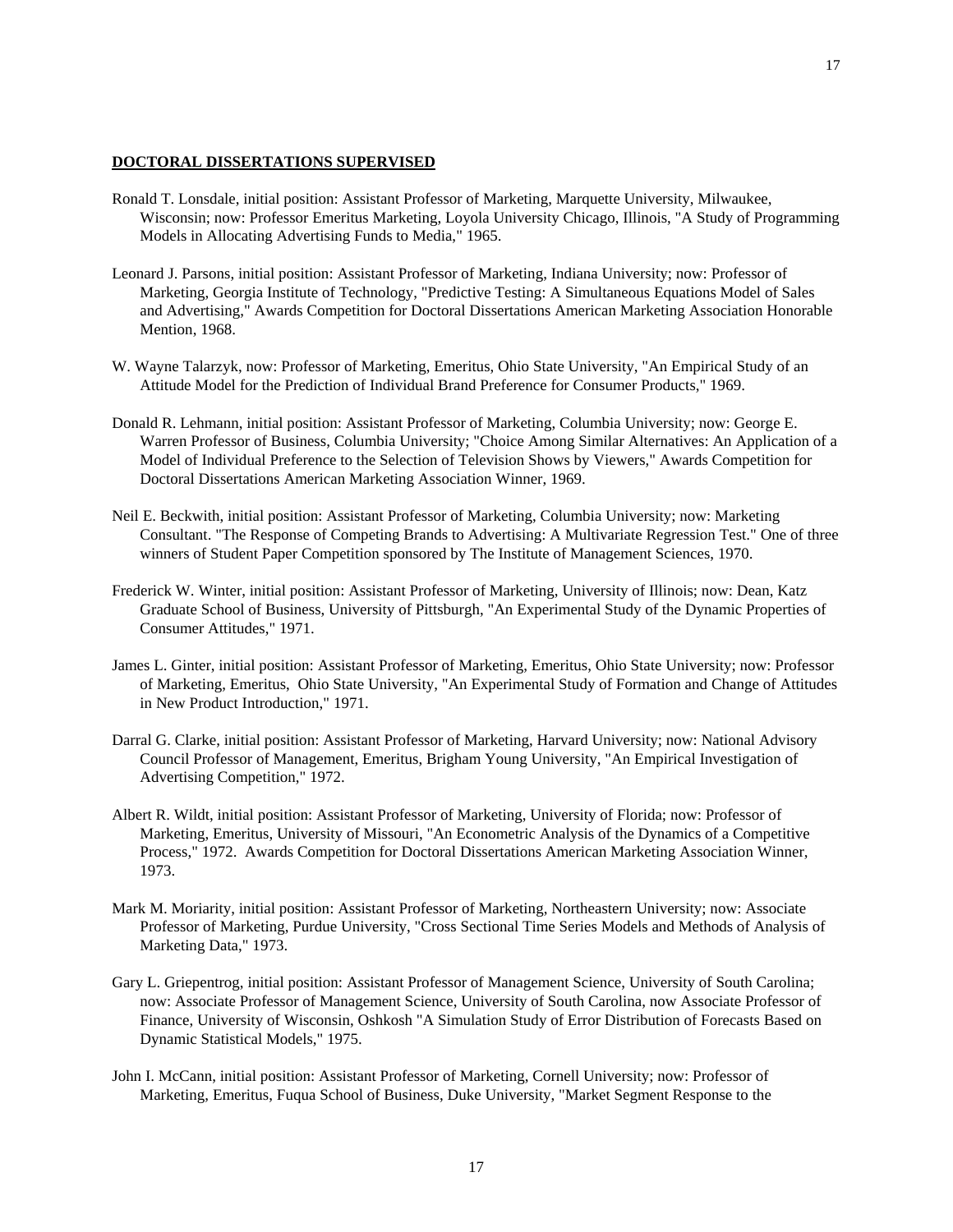Marketing Decision Variables," 1973.

- Phillipe Cattin, initial position: Assistant Professor of Marketing, University of Ottawa; now: Marketing Consultant, Paris, France, "Econometric Analysis of Advertising and Profitability," 1974.
- Dan Horsky, initial position: Assistant Professor of Marketing, University of Rochester; now: Benjamin L. Forman Professor of Marketing, University of Rochester, "A Theoretical and Empirical Analysis of Optimal Advertising Policy," 1974.
- Joe A. Dodson, initial position: Assistant Professor of Marketing, Northwestern University; now: Vice President Marketing and Business Development TeleSym, U.S. West, Inc., "An Empirical Examination of Buyer Behavior: Individual and Brand Analysis," 1976.
- Dick R. Wittink, initial position: Assistant Professor of Marketing, Stanford University; now: George Rogers Clark Professor of Management and Marketing, Yale University, "Analysis of Cross Sectional and Time Series Relationships in Advertising and Sales," 1975.
- Abel Jeuland, initial position: Assistant Professor, University of Chicago; now: Charles H. Kellstadt Professor of Marketing, University of Chicago, "Stochastic Choice and Purchase Timing Models: Application to French Panel Data," 1975.
- David J. Reibstein, initial position: Assistant Professor of Marketing, Harvard University; now: William S. Woodside Professor of Marketing, The Wharton School, University of Pennsylvania, "An Experimental Study of Stochastic Brand Choice and Switching Behavior," 1975.
- Francisco Coronel, initial position: Assistant Professor of Marketing, University of Wisconsin at Milwaukee; now: Professor of Marketing, Hampton University, "An Econometric Analysis of Price Elasticities for Heavily Advertised, Frequently Purchased Brands," 1977.
- Dominique Hanssens, initial position: Assistant Professor of Marketing, University of California at Los Angeles; now: Bud Knapp Professor of Marketing, University of California at Los Angeles, "An Empirical Investigation of Transfer Function Analysis in Dynamic-Stochastic Marketing Models," 1977.
- Albert C. Bemmaor, initial position: Assistant Professor of Marketing, University of Chicago; now: Professor of Management, Ecole Superieure Des Sciences Economiques Et Commerciales, "An Empirical Investigation of Purchase Timing, Brand Choice and Consumer Dynamics," 1978.
- Robert P. Leone, initial position: Assistant Professor of Marketing, University of Texas at Austin; then: Joe C. Thompson Centennial Professor of Marketing, University of Texas at Austin; now: Berry Chair, The Ohio State University, "A Time-Series Analysis of the Simultaneous Relationship of Advertising and Sales," 1978.
- Wilfried R. Vanhonacker, initial position: Assistant Professor of Marketing, Columbia University, now: Chair Professor of Marketing, Marketing Department Head and Executive Director of Center for Marketing and Distribution, HKUST Business School in Hong Kong, "Brand Switching and Market Partitions," 1979.
- Lee R. Duffus, now: Associate Professor of Marketing, College of Business, Florida Gulf Coast University, Ft. Myers, Florida, "An Empirical Study of the Congruence Between Nationalism and Individual Preference for National Versus Imported Substitute Products," 1979.
- Thomas Pilon, initial position: Assistant Professor of Marketing, University of Texas at Austin, now: Marketing Consultant, Dallas, Texas, "A Multiple Time Series Analysis of Sales, Advertising, and Price Relationships,"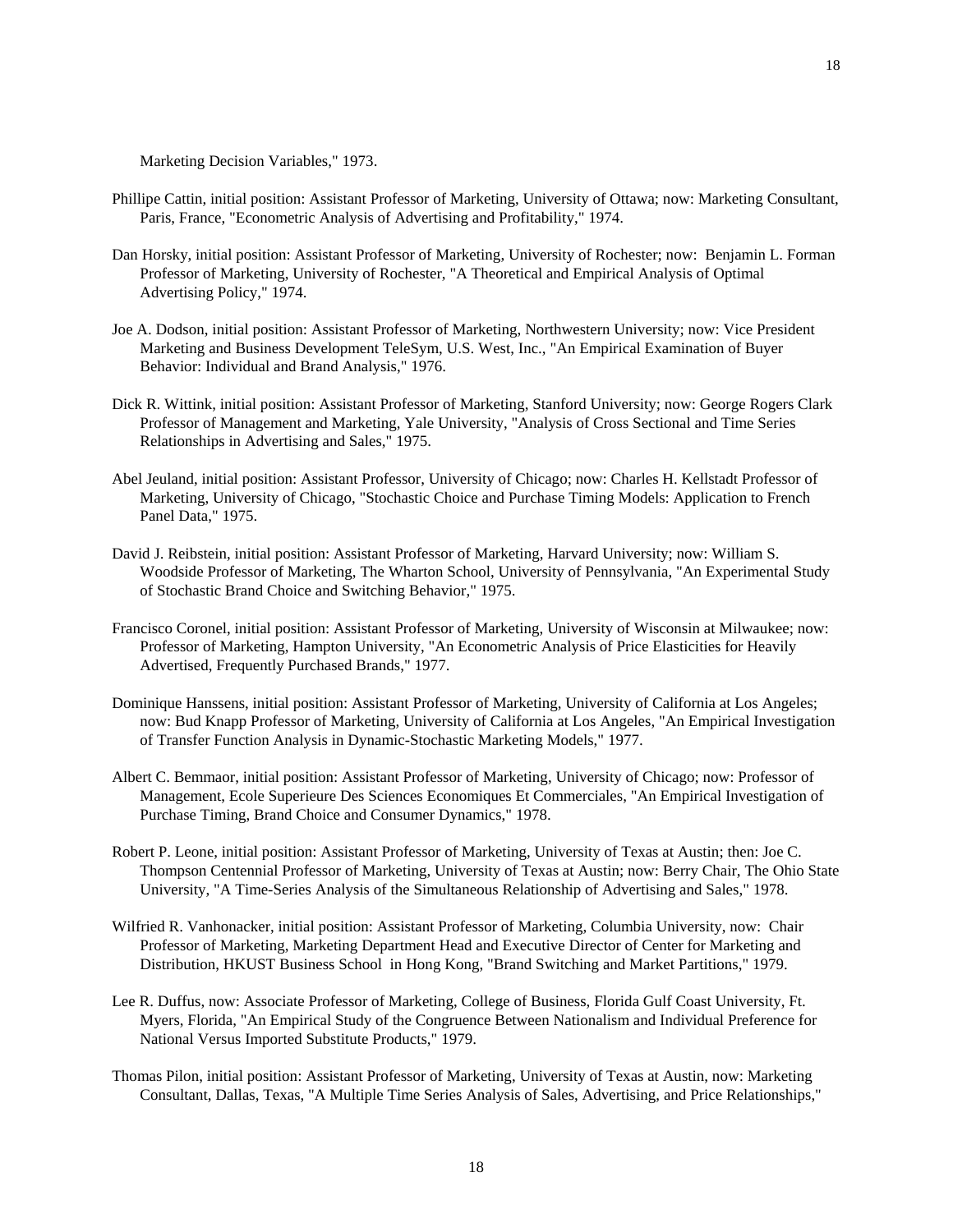1980.

- John Whitney, initial position: Assistant Professor of Marketing, Harvard University, "An Experimental Investigation of the Relationship Between Cognitive Complexity and the Use of Decision Strategies," 1980.
- Daniel Janssens, initial position: McKinsey & Co., Amsterdam, The Netherlands, now: Principal Administrator European Economic Commission, Brussels, "A Stochastic Model of Brand Choice Incorporating Marketing Decision Variables," 1981.
- Heikki Rinne, initial position Assistant Professor of Marketing, Brigham Young University, now: SIS Project Kouvola, Finland, "Investigating the Permanent and the Temporary Effects of Marketing Mix Variables on Sales," 1981.
- Michael D. Henry, now: Associate Professor of Marketing, New York University, "A Logit/Probit Analysis of the Individual Choice Behavior of Physicians," 1981.
- Hirokazu Takada, initial position: Assistant Professor of Marketing, University of California, Riverside, now: Professor of Marketing in the Zicklin School of Business, Baruch College/CUNY (Manhattan), "Multiple Time Series Analysis of Competitive Marketing Behavior," 1984.
- Kalyan Raman, initial position: Assistant Professor of Marketing, Auburn University; Assistant Professor, University of Florida; now: Professor of Marketing, University of Loughborough (England), "The Effects of Advertising and Promotions on Reference Prices: A Varying Parameters Approach," 1985.
- John A. Norton, initial position: Assistant Professor, University of Virginia; Associate Professor of Marketing, George Mason University; now: Vice President and Senior Manager, Connaught Group in Manhattan, New York, "Growth, Diffusion and Technological Substitution in Industrial Markets: An Examination of the Semiconductor Industry," 1986.
- Linda F. Jamieson, initial position: Assistant Professor, Northeastern University, now: Associate Professor of Marketing, Providence College, "An Investigation of the Relationship Between Purchase Intention and Trial," 1986.
- Dipak Jain, initial position: Assistant Professor, Northwestern University; now: Chaired Professor of Marketing and Dean, Kellogg School of Management, Northwestern University, "Studies in Stochastic Choice Models with Implications for Market Structure," 1986.
- Mark E. Parry, initial position: Assistant Professor of Marketing, University of Virginia; now: Professor of Business Administration, Darden Graduate School of Business, University of Virginia, "The Determinants of Pioneer Entry Advantage: A Reappraisal of the Evidence in Consumer and Industrial Markets," 1988.
- Kay Keck, initial position: Assistant Professor of Marketing, University of Georgia, now: Vice President for Student Services, Thunderbird Graduate School of International Management, "Consumer Uncertainty of Novel Technologies: Measurement and Implications for Market Entry and Segmentation," 1988.
- Pamela Pickard, initial position: Assistant Professor of Marketing, Washington University, "Optimal Estimation of Market Share Models," 1989.
- Yinchan E. Tang, initial position: Assistant Professor of Marketing, North Carolina State University; now: Associate Professor of Marketing, Institute of Business and Management, National Chiao Tung University, Taiwan, "New Perspectives on Competitive Interactions: A Dynamic Warfare Model of the Market Share

19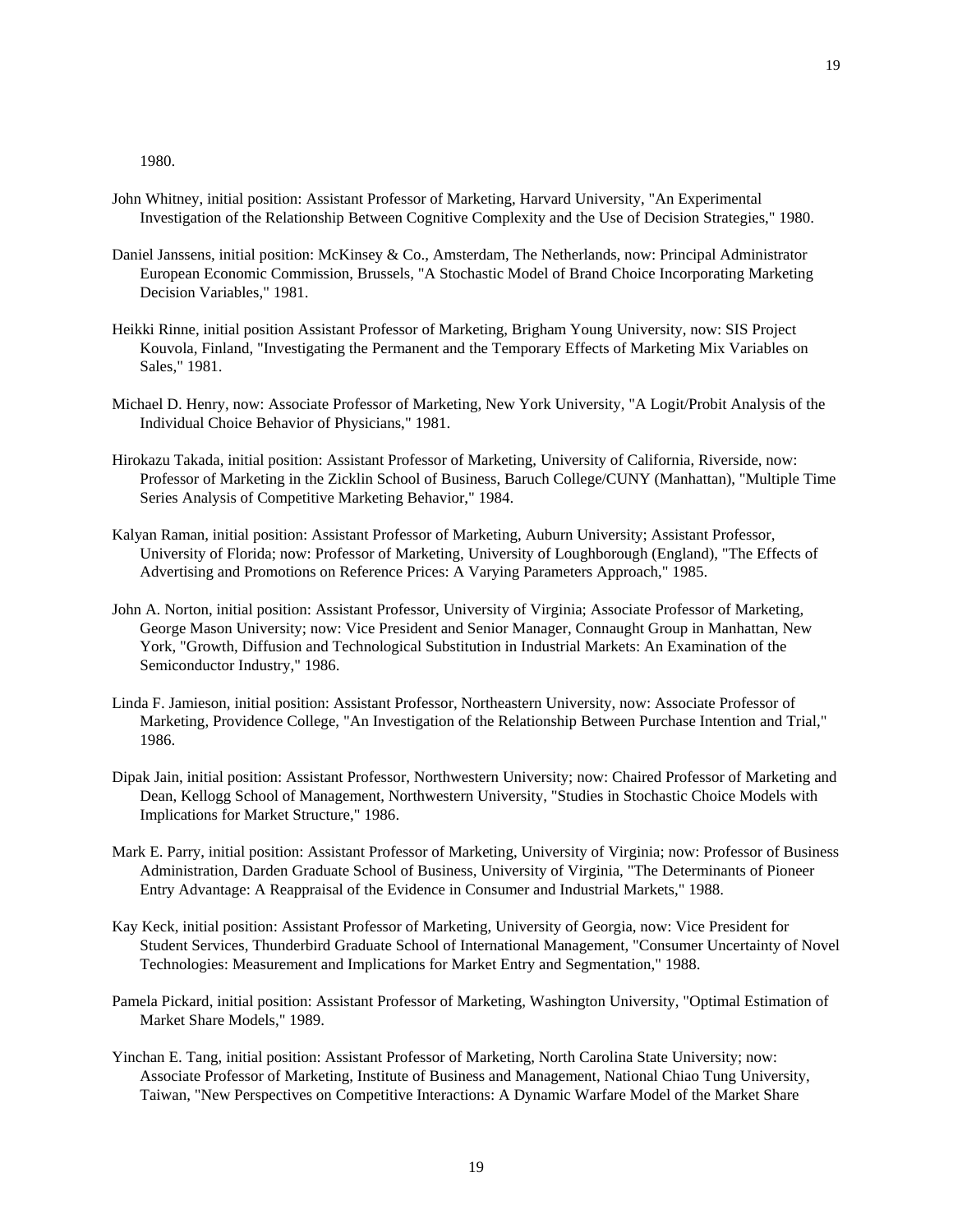20

System," 1989.

- Susan Higgins, initial position: Assistant Professor of Marketing, Texas Christian University; now: Marketing Consultant, "An Evaluation of Aggregation Effects in Conditional Logit Estimation of Brand Choice," 1989.
- Michael S. Morgan, initial position: Assistant Professor of Marketing, Cornell University; now: Marketing Consultant, Dallas, "Heterogeneity in Brand Choice Under the Zero-order Assumption: A Theoretical, Behavioral and Empirical Investigation, 1990.
- Iyer V. Padmanabhan, initial position: Assistant Professor of Marketing, Stanford Business School, now INSEAD Chaired Professor, INSEAD (Singapore), "Issues in Pricing Theory," 1990.
- Minakshi Trivedi, now: Associate Professor of Marketing, State University of New York at Buffalo, "A Theoretical and Empirical Framework for the Analysis of Stochastic Choice and Variety Seeking," 1991.
- Marcia K. Armstrong, initial position: Assistant Professor of Marketing, Washington University; now: Associate Dean for Graduate Programs, Cox School of Business, Southern Methodist University, "Retail Response to Competitive Trade Promotions," 1991.
- Peter T. L. Popkowski Leszczyc, now: Associate Professor of Marketing, University of Alberta, "Investigating the Effects of Unobserved Heterogeneity in Stochastic Models of Consumer Choice: A Hazard Model Approach", 1992.
- Ralph G. Kauffman, initial position: Oryx Energy Company; now: Associate Professor of Marketing, University of Houston, Downtown, "Implications of Product Type, Product Application, and Buying Environment for Industrial Market Segmentation, Product Design, and Marketing Strategy: A Conjoint Approach", 1993.
- Trichy V. Krishnan, initial position: Assistant Professor of Marketing, Nijenrode University; Tilburg University; now: Professor of Marketing at the NUS Business School, National University of Singapore, "Optimal Marketing Mix Policies for New Product Introduction", 1994.
- Ramesh V. Arjunji, initial position: Assistant Professor of Marketing, Yale University, now Manager, Economic Analysis Medical Affairs, Centocor, "Retailer's Optimal Response to Trade Deals: An Analysis Under Uncertainty", 1994.
- Demetrios Vakratsas, initial position: Research Fellow in Marketing, London School of Business; now: Assistant Professor of Marketing, McGill University, "Effects of Deals on Purchase Acceleration: An Investigation of Heterogeneity Issues", 1994.
- Sang Ook Bae, initial position: Lecturer in Marketing, Tong-Miong University of Information & Technology, now: Associate Professor of Marketing, Pukyong National University, Pusan, Korea, "Market Segmentation & Market Structure Under Heterogeneous Asymmetric Price Behavior Due to Loyalty & Prospect Effects: Heterogeneous Expectation Price Model: Nonlinear Estimation Approach," 1996.
- Nagasimha Balakrishna Kanagal, now: Assocaite Professor of Marketing and Chairperson, The Indian Institute of Management, Bangalore, India, "Long Run Equilibrium and its Impact on Brand Choice and Market Share Analysis,"1997.
- Tarun Dewan, initial position: Assistant Professor of Marketing, University of Toronto, now Associate Professor of Marketing, Ryerson University, "Essays in Marketing," 1999.